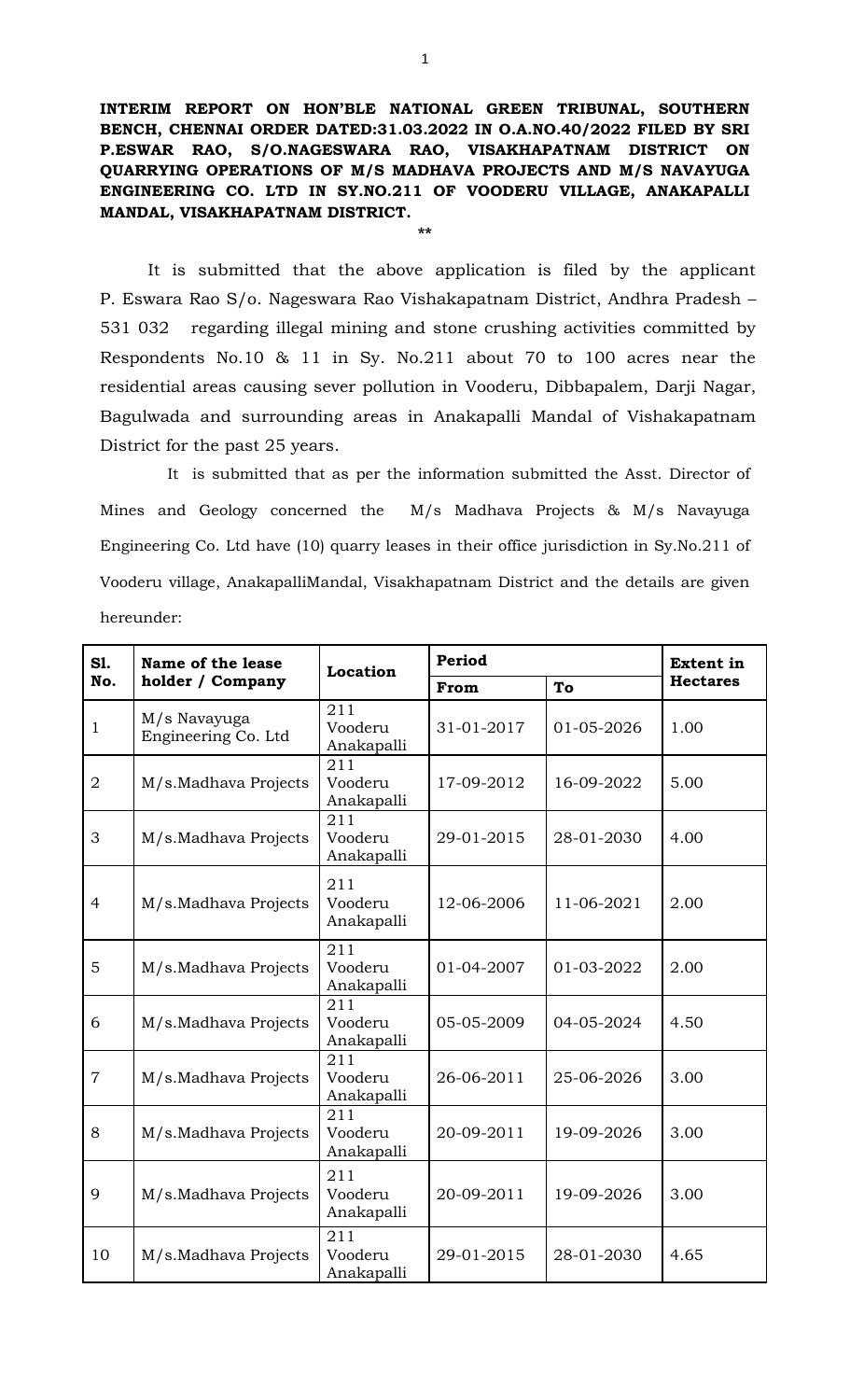# **I. M/s Navayuga Engineering Co. Ltd (0321060392):**

It is submitted the quarry lease mentioned in Sl.No.01 in above table, the quarry lease had been accorded permission for transfer of quarry lease from Smt K. Rajani to M/s Navayuga Engineering Co. Ltd represented by Sri D.Sombabu for Road Metal and Building Stone over an extent of 1.00 Hectare in Sy.No.211 of Vooderu Village, AnakapalliMandal, Visakhapatnam District for unexpired portion of lease period up to 01.05.2026 vide proceeding No.4886/Q2A/2016, dt.08.12.2016.

Subsequently, the Asst. Director of Mines and Geology, Anakapalli has been executed a transfer of quarry lease deed for Road Metal and Building Stone over an extent of 1.00 Hectare in Sy.No.211 of Vooderu Village, AnakapalliMandal, Visakhapatnam District in favour M/s Navayuga Engineering Co. Ltd represented by Sri D. Sombabu for unexpired portion of lease period upto. 01.05.2026 vide Procd.No.3846/Q/2016, dt.31.01.2017 of the Asst. Director of Mines and Geology, Anakapalli.

 It is submitted that the Government of Andhra Pradesh vide G.O.Ms No. 34, Industries & Commerce (M.II) Department, dt.14.03.2016 and G.O.Ms No. 56, Industries & Commerce (M.II) Department, dt. 30.04.2016 issued amendments to the Andhra Pradesh Minor Mineral Concession Rules, 1966 and delegated the powers to the Director of Mines and Geology for grant and regulation of Mineral concession for 31 Minerals and conduct of Quarry operations of the all minor minerals in accordance with the Approved Mining Plan. The Government incorporated the mandatory provision for submission of Approved Mining Plan / Scheme, EC, CFE & CFO prior to grant of leases for all minerals including 31 minerals in the Andhra Pradesh Minor Mineral Concession Rules, 1966.

 It is submitted that the in view of the Government orders, the lease holder has submitted draft mining scheme to the Dy. Director of Mines and Geology, Visakhapatnam vide Letter, dated 13.10.2016 and the same was approved by the Dy. Director of Mines and Geology, Visakhapatnam vide Lr.No.1937/MP-AKP/2017, dt:20.01.2018 for the period from 2017-18 to 2021-22. Subsequently, the lease holder has filed an application through online to SEIAA, AP and accordingly obtained acknowledgement vide Proposal No.IA/AP/MIN/72810/2018, dt:08.02.2018 from SEIAA. Further, this office has not received any orders regards issue of

2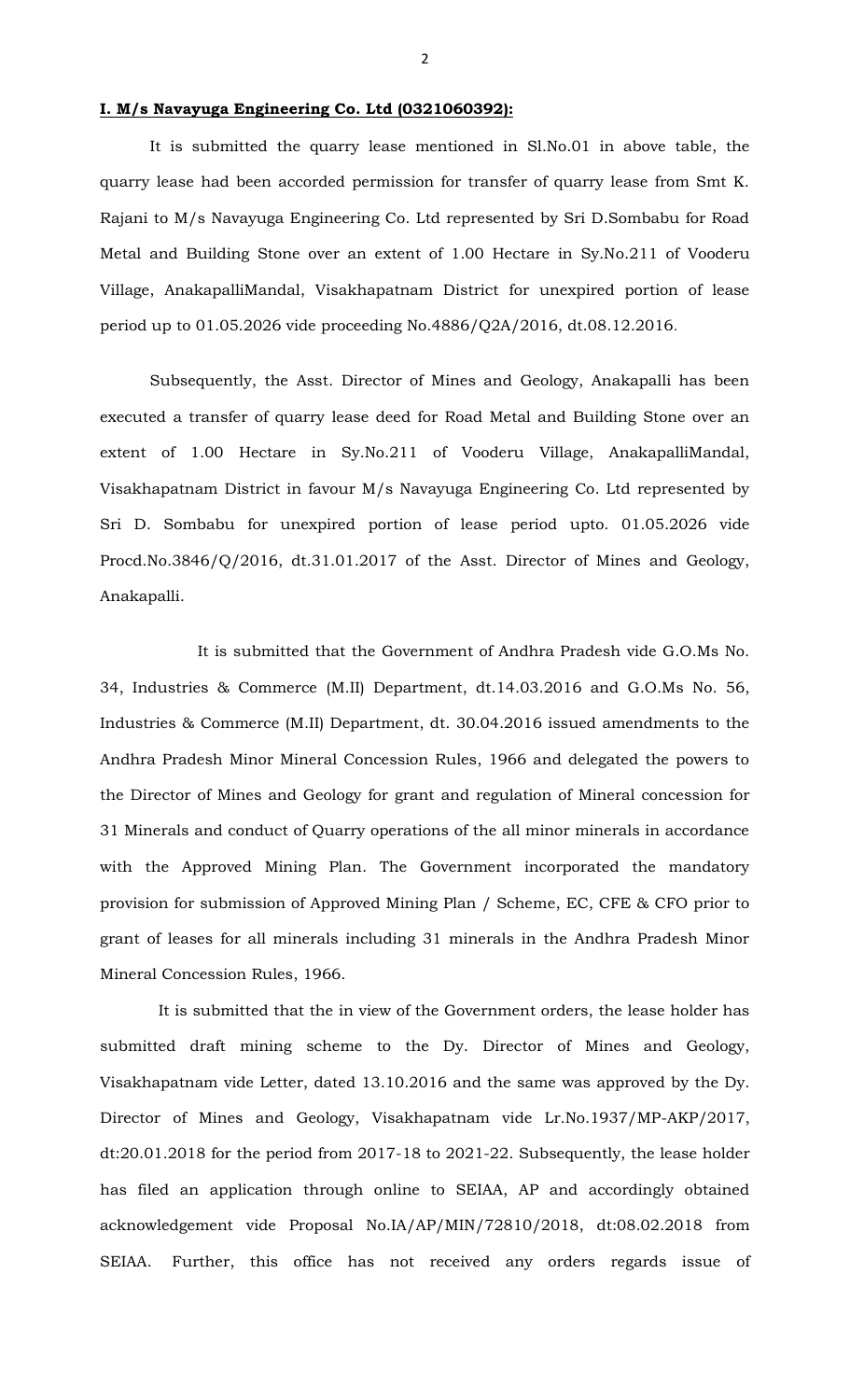Environmental Clearance (EC) from the SEIAA, AP so far. The lessee company has obtained dispatch permits upto **04.04.2021** duly paying requires S'fee for a quantity of 44,874 Cum and subsequently, the Asst. Director of Mines and Geology stopped for issue of dispatch permit on allegations over the subject area.

#### **II. M/s Madhava Projects (0321120405):**

 It is submitted that the quarry lease mentioned in Sl.No.2 in above mentioned table, the quarry lease had been accorded permission for transfer of quarry lease from Sri V.V. Krishna Babu to M/s Madhava Projects, Mg. Ptr:SriC.Sridhar for Road Metal and Building Stone over an extent of 5.00 Hectares in Sy.No.211 of Vooderu Village, AnakapalliMandal, Visakhapatnam District for unexpired portion of lease period upto.16.09.2022 vide proc.No.3649/Q2A/2015, dt.21.01.2016 of the Deputy Director of Mines and Geology, Visakhapatnam.

Subsequently, the Asst. Director of Mines and Geology, Anakapalli has been executed a transfer of quarry lease deed for for Road Metal and Building Stone over an extent of 5.00 Hectares in Sy.No.211 of Vooderu Village, AnakapalliMandal, Visakhapatnam District in favour M/s Madhava Projects, Mg. Ptr Sri C. Sridhar for unexpired portion of lease period upto.16.09.2022 vide Procd.No.6561/Q/2015, dt.12.02.2016 of the Asst. Director of Mines and Geology, Anakapalli.

 It is submitted that the Government orders, the lease holder has submitted draft mining scheme to the Dy. Director of Mines and Geology, Visakhapatnam vide Letter, dated 13.10.2016 and the same was approved by the Dy. Director of Mines and Geology, Visakhapatnam vide Lr.No.1909/MP-AKP/2017, dt:20.01.2018 for the period from 2017-18 to 2021-22. Subsequently, the lease holder has filed an application through online to SEIAA, AP and accordingly obtained acknowledgement vide Proposal No.IA/AP/MIN/72768/2018, dt:08.02.2018 from SEIAA. Further, this office has not received any orders regards issue of Environmental Clearance(EC) from the SEIAA, AP so far.

 It is submitted that the lessee company has obtained dispatch permits upto **07.07.2020** duly paying requires S'Fee for a quantity of 53,798 Cum and subsequently, the Asst. Director of Mines and Geology stopped for issue of dispatch permit on allegations over the subject area.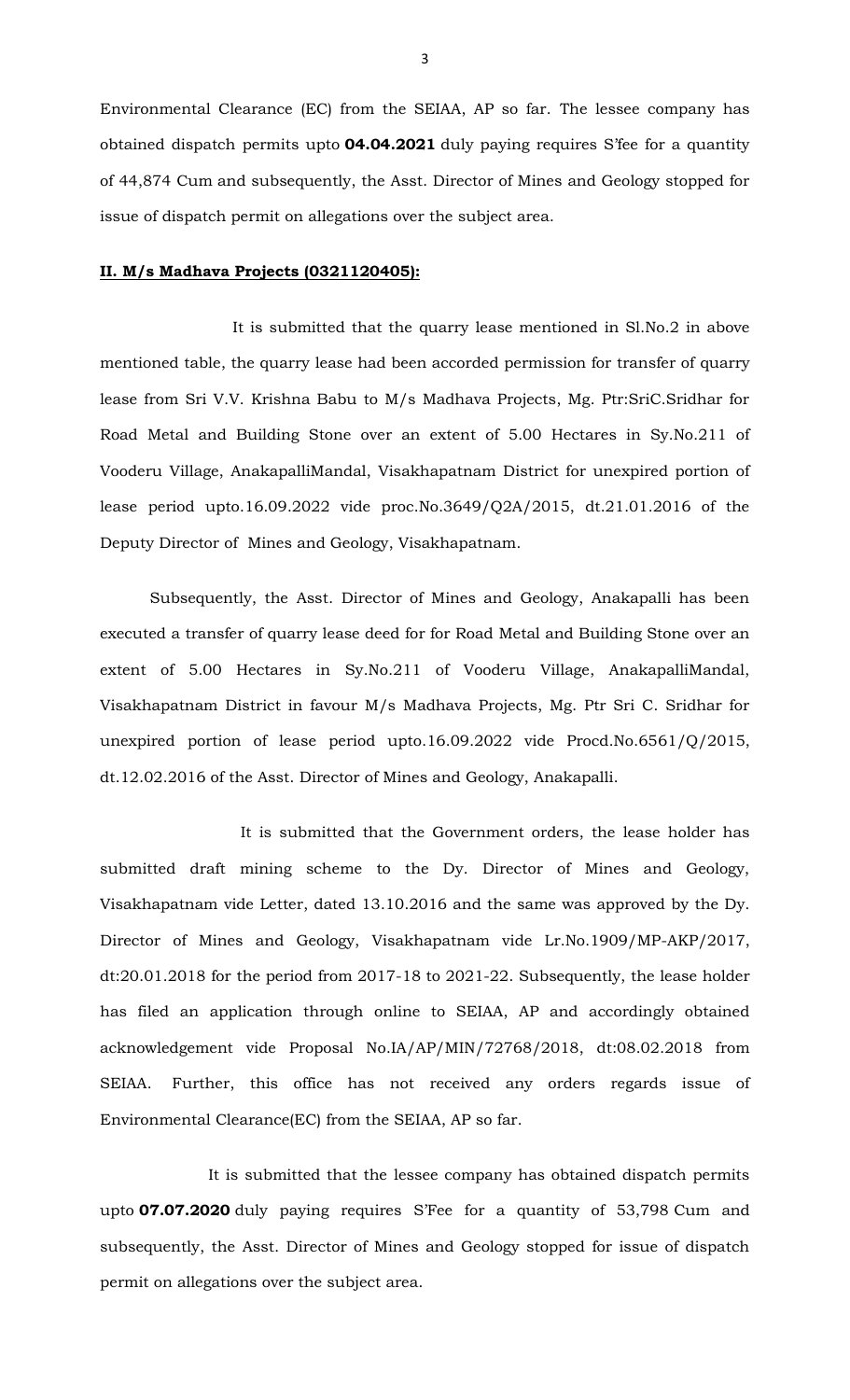## **III. M/s Madhava Projects (0321000386):**

 It is submitted that the quarry lease mentioned in Sl.No.3 in above mentioned table, the quarry lease had been granted a 1st renewal of quarry lease for Road Metal and Building Stone for an extent of 4.00 Hectares in Sy.No.211 of Vooderu Village, AnakapalliMandal, Visakhapatnam District for a further period of 15 years in favour of M/s Madhava Projects, Mg. Ptr Sri C.Sridhar vide Procd.No.3006/Q2A/2015, dt.10.12.2015 of the Deputy Director of Mines and Geology, Visakhapatnam .

Subsequently, this office has been executed a quarry lease deed by the Asst. Director of Mines and Geology, Anakapalli Road Metal and Building Stone for an extent of in Sy.No.211 of Vooderu Village, AnakapalliMandal, Visakhapatnam District for a further period of 15 years on 02.03.2016. Hence, the lease period commenced from 29.01.2015 and will be inforceupto 28.01.2030 vide Procd.No.6452/Q/2014, dt.02.03.2016 of the Asst. Director of Mines and Geology, Anakapalli.

 Keeping in view of the Government orders, the lease holder has submitted draft mining scheme to the Dy. Director of Mines and Geology, Visakhapatnam vide Letter, dated 13.10.2016 and the same was approved by the Dy. Director of Mines and Geology, Visakhapatnam vide Lr.No.1907/MP-AKP/2017, dt.:20.01.2018 for the period from 2017-18 to 2021-22. Subsequently, the lease holder has filed an application through online to SEIAA, AP and accordingly obtained acknowledgement vide Proposal No.IA/AP/MIN/72767/2018, dt:06.02.2018 from SEIAA. Further, this office has not received any orders regards issue of Environmental Clearance(EC) from the SEIAA, AP so far..

The lessee company has obtained dispatch permits **upto 04.06.2021** duly paying requires S'Fee for a quantity of 2,14,614 Cum and subsequently, the Asst. Director of Mines and Geology stopped for issue of dispatch permit on allegations over the subject area.

## **IV**. **M/s Madhava Projects (0321060377):**

Regarding the quarry lease mentioned in Sl.No.4 in above mentioned table, the quarry lease had been granted a 1st renewal of quarry lease for Road Metal and Building Stone for an extent of 2.00 Hectares in Sy.No.211 of Vooderu Village,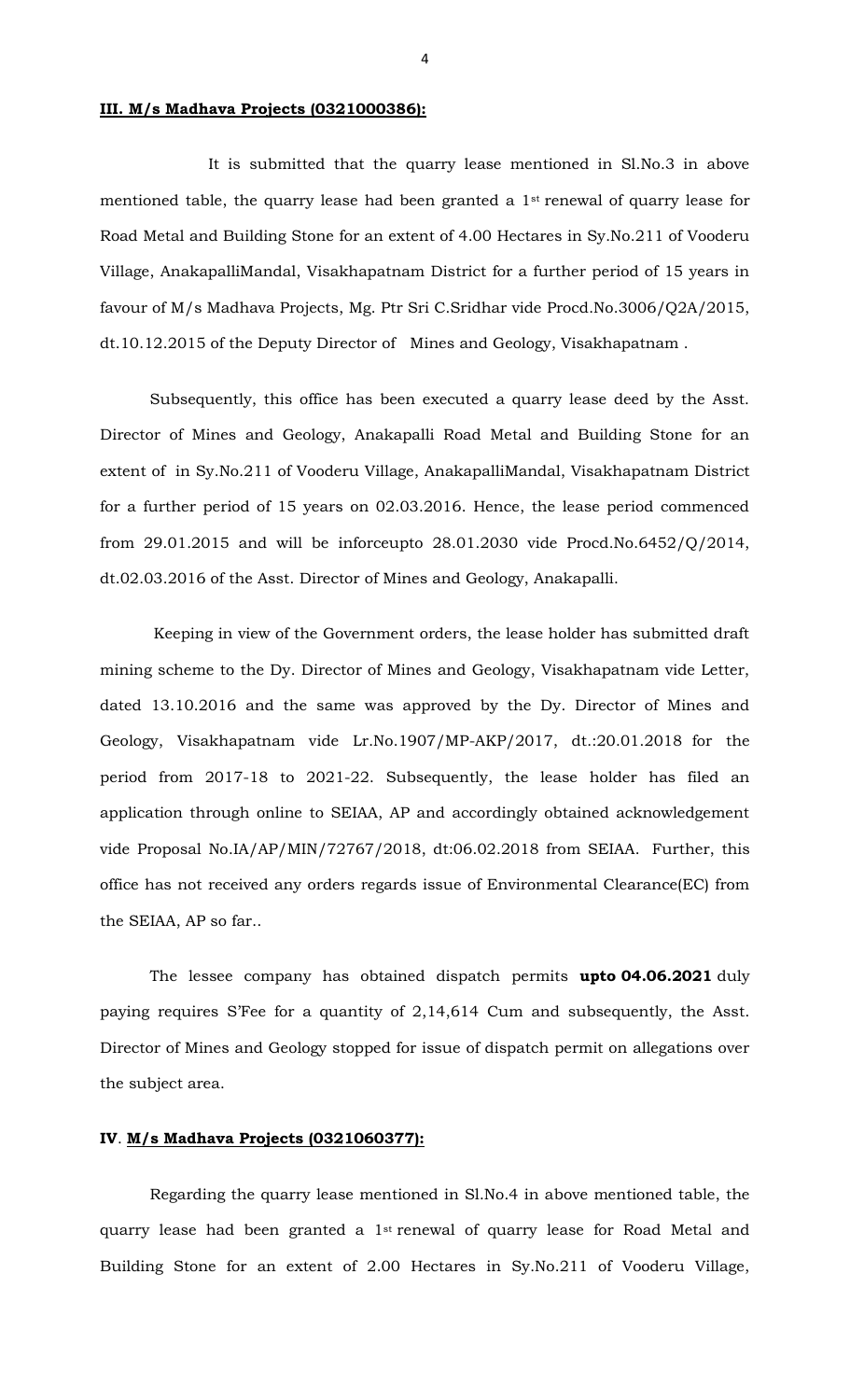AnakapalliMandal, Visakhapatnam District for a period of 15 years in favour of M/s Madhava Projects, Mg.Ptr: Sri C.Sridhar vide Procd.No.4939/Q2A/2006, dt.18.02.2009 of the Deputy Director of Mines & Geology, Visakhapatnam.

Subsequently, the quarry lease deed has been executed a quarry lease deed by the Asst. Director of Mines and Geology, Anakapalli over an extent of 2.00 Hectares in Sy.No.211 of Vooderu Village, AnakapalliMandal, Visakhapatnam District for a further period of 15 years on 05.05.2009. Hence, the lease period commenced from 12.06.2006 and the lease will be inforceupto 11.06.2021 vide Procd.No.603/Q/2006, dt.05.05.2009 of the Asst. Director of Mines and Geology, Anakapalli.

 Keeping in view of the Government orders, the lease holder has submitted draft mining scheme to the Dy. Director of Mines and Geology, Visakhapatnam vide Letter, dated:09.01.2018 and the same was approved by the Dy. Director of Mines and Geology, Visakhapatnam vide Lr.No.1938/MP-AKP/2017, dt:20.01.2018 for the period from 2017-18 to 2020-21. Subsequently, the lease holder has filed an application through online to SEIAA, A.P. and accordingly obtained acknowledgement vide Proposal No.IA/AP/MIN/72702/2018, dt:05.02.2018 from SEIAA. Further, this office has not received any orders regards issue of Environmental Clearance(EC) from the SEIAA, AP so far.

The lessee company has obtained dispatch permits **upto 18.07.2020** duly paying requires S'fee for a quantity of 1,36,827 CUM and subsequently, the Asst. Director of Mines and Geology stopped for issue of dispatch permit on allegations over the subject area.

## **V. M/s Madhava Projects (0321070381):**

Regarding the quarry lease mentioned in Sl.No.5 in above mentioned table, the quarry lease had been granted a quarry lease for Road Metal and Building Stone for an extent of 2.00 Hectares in Sy.No.211 of Vooderu Village, AnakapalliMandal, Visakhapatnam District for a period of 15 years in favour of M/s Madhava Projects, Mg.Ptr: Sri C.Sridhar vide Procd.No.3135/Q2A/06, dt.18.02.2009 of the Deputy Director of Mines and Geology, Visakhapatnam.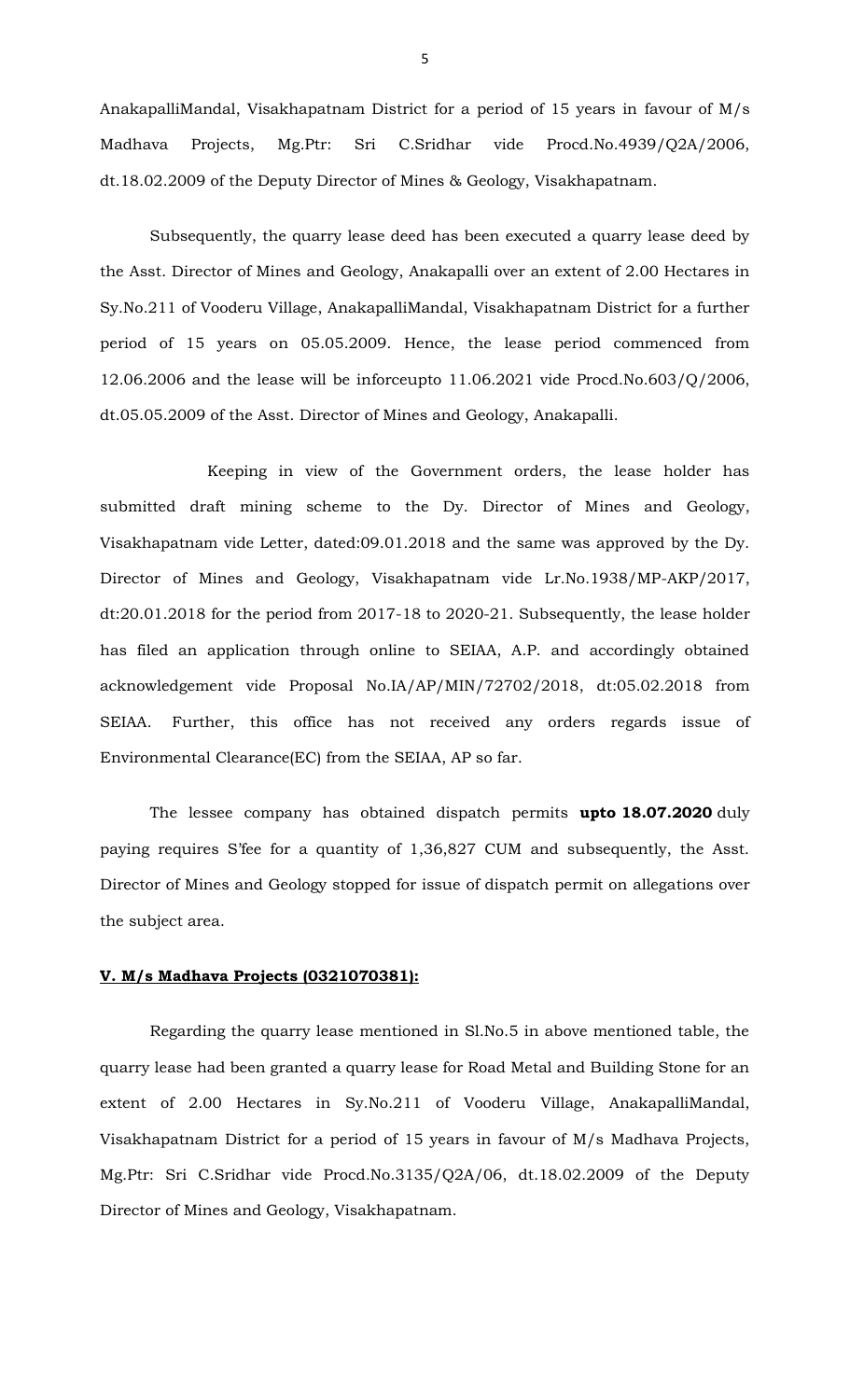Subsequently, the quarry lease deed has been executed by the Asst. Director of Mines and Geology, Anakapalli over an extent of 2.00 Hectares in Sy.No.211 of Vooderu Village, AnakapalliMandal, Visakhapatnam District for a period of 15 years on 01.04.2007. Hence, the lease period commenced from 01.04.2007 and the lease will be inforceupto 01.03.2022 vide Procd.No. 3830/Q/2006 dt.05.05.2009 of the Asst. Director of Mines and Geology, Anakapalli.

Keeping in view of the Government orders, the lease holder has submitted draft mining scheme to the Dy. Director of Mines and Geology, Visakhapatnam vide Letter, dated 13.10.2016 and the same was approved by the Dy. Director of Mines and Geology, Visakhapatnam vide Lr.No.1910/MP-AKP/2017, dt:20.01.2018 for the period from 2017-18 to 2021-22. Subsequently, the lease holder has filed an application through online to SEIAA, A.P. and accordingly obtained acknowledgement vide Proposal No.IA/AP/MIN/72735/2018, dt:06.02.2018 from SEIAA. Further, this office has not received any orders regards issue of Environmental Clearance(EC) from the SEIAA, AP so far.

The lessee company has obtained dispatch permits upto **29.08.2020** duly paying requires S'Fee for a quantity of 1,38,314 Cum and subsequently, the Asst. Director of Mines and Geology stopped for issue of dispatch permit on allegations over the subject area.

### **VI. M/s Madhava Projects (0321080402):**

Regarding the quarry lease mentioned in Sl.No. 6 in above mentioned table, the quarry lease had been granted a quarry lease for Road Metal and Building stone over an extent of 4.50 Hectares in Sy.No.211 of Vooderu Village, AnakapalliMandal, Visakhapatnam District held by M/s Madhava Projects Ltd., Managing Partner Sri C. Sridhar vide Proc.No. 4018/Q2/2004, dt.17.03.2019 of the Deputy Director of Mines and Geology, Visakhapatnam

Subsequently, this office has been executed a quarry lease deed by the Asst. Director of Mines and Geology, Anakapalli over an extent of 4.50 Hectares in Sy.No.211 of Vooderu Village, AnakapalliMandal, Visakhapatnam District for a further period of 15 years on 02.03.2016. Hence, the lease period commenced from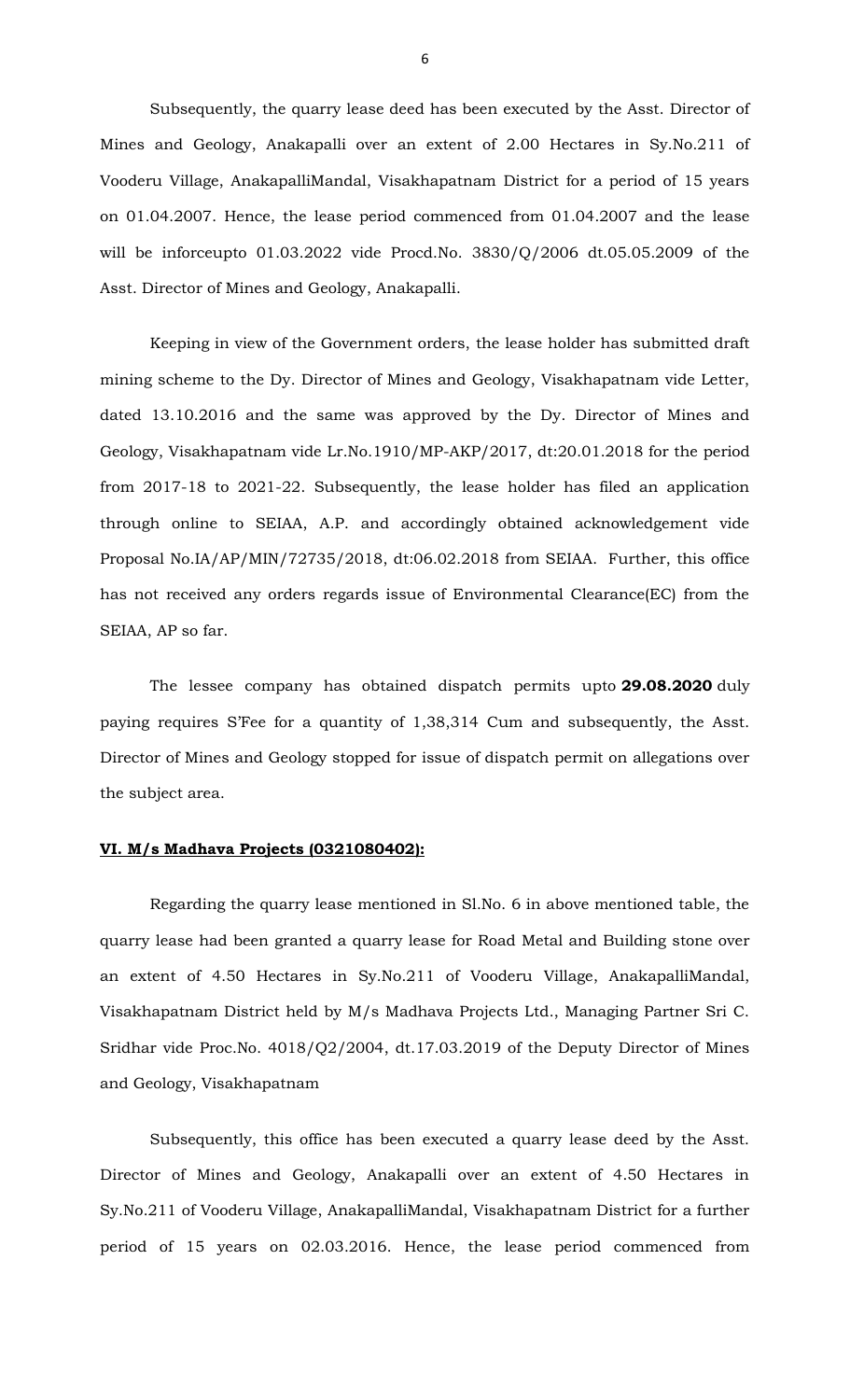05.05.2009 and will be inforceupto 04.05.2024 videProc.No. 2621/Q/2004, dt.05.05.2009 of the Asst. Director of Mines and Geology, Anakapalli.

 Keeping in view of the Government orders, the lease holder has submitted Draft Mining Scheme to the Dy. Director of Mines and Geology, Visakhapatnam vide Letter, dated:13.10.2016 and the same was approved by the Dy. Director of Mines and Geology, Visakhapatnam vide Lr.No.1905/MP-AKP/2017, dt:20.01.2018 for the period from 2017-18 to 2021-22. Subsequently, the lease holder has filed an application through online to SEIAA, A.P. and accordingly obtained acknowledgement vide Proposal No.IA/AP/MIN/72770/2018, dt:07.02.2018 from SEIAA. Further, this office has not received any orders regards issue of Environmental Clearance(EC) from the SEIAA, AP so far.

The lessee company has obtained dispatch permits upto **09.06.2021** duly paying requires S'Fee for a quantity of 1,62,248 Cum and subsequently, the Asst. Director of Mines and Geology stopped for issue of dispatch permit on allegations over the subject area.

## **VII. M/s Madhava Projects (0321110378):**

Regarding the quarry lease mentioned in Sl.No.7 in above mentioned table, the quarry lease had been granted a quarry lease for Road Metal and Building stone over an extent of 3.00 Hectares in Sy.No.211 of Vooderu Village, AnakapalliMandal, Visakhapatnam District held by M/s Madhava Projects Ltd., Mg.Ptr:SriC.Sridhar vide Procd.No.2356/Q2A/1996, dt:24.12.2011 of the Deputy Director of Mines and Geology, Visakhapatnam.

Subsequently, this office has been executed a quarry lease deed by the Asst. Director of Mines and Geology, Anakapalli over an extent of 3.00 Hectares in Sy.No.211 of Vooderu Village, AnakapalliMandal, Visakhapatnam District for a further period of 15 years on 21.03.2012. Hence, the lease period commenced from 26.06.2011 and will be inforceupto 25.06.2026 vide Procd.No.1101/Q/2011, dt:21.03.2012 of the Asst. Director of Mines and Geology, Anakapalli.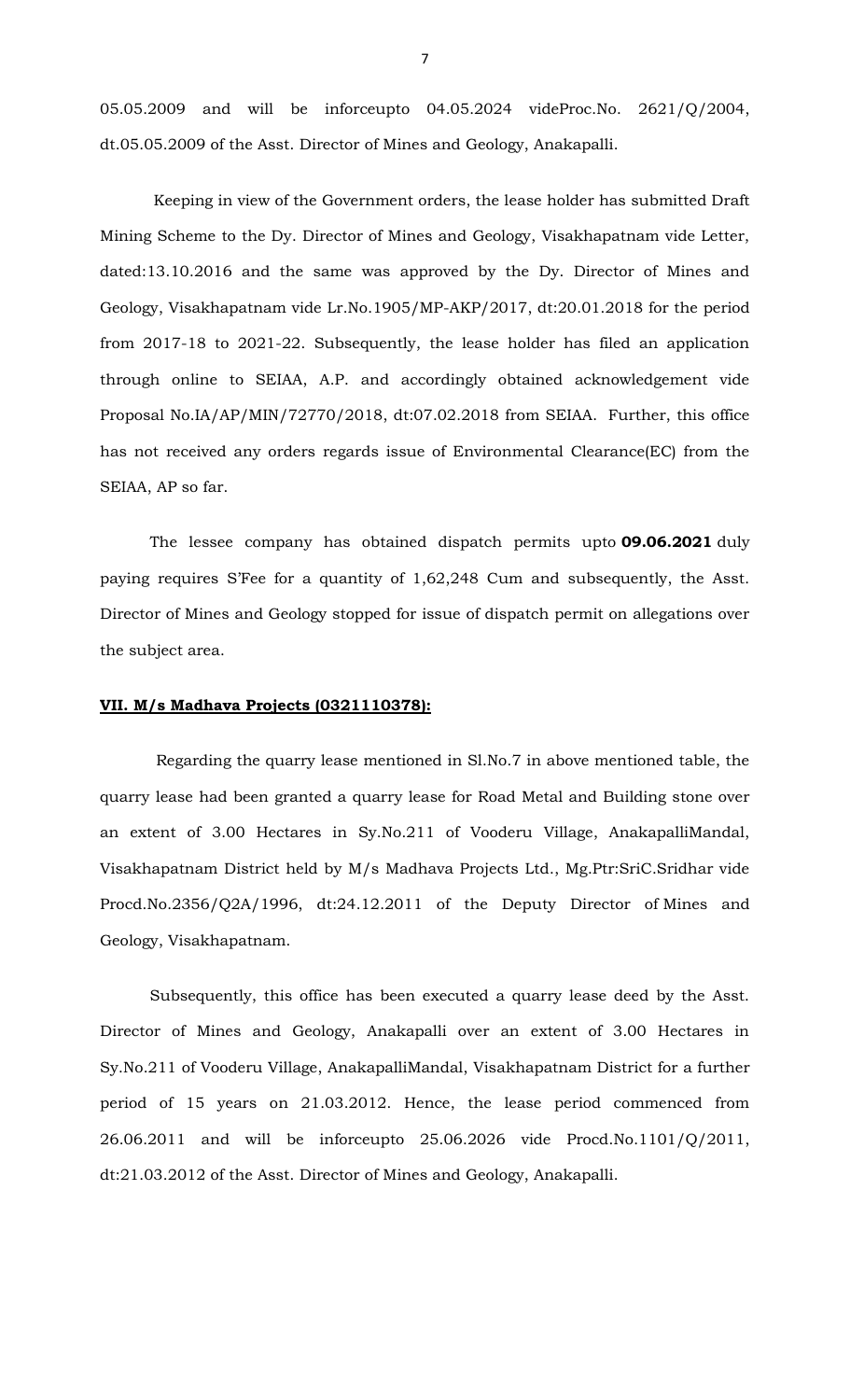Keeping in view of the Government orders, the lease holder has submitted Draft Mining Scheme to the Dy. Director of Mines and Geology, Visakhapatnam vide Letter, dated:09.01.2018 and the same was approved by the Dy. Director of Mines and Geology, Visakhapatnam vide Lr.No.1906/MP-AKP/2017, dt:20.01.2018 for the period from 2017-18 to 2020-21. Subsequently, the lease holder has filed an application through online to SEIAA, A.P. and accordingly obtained acknowledgement vide Proposal No.IA/AP/MIN/72736/2018, dt:06.02.2018 from SEIAA. Further, this office has not received any orders regards issue of Environmental Clearance(EC) from the SEIAA, AP so far.

 The lessee company has obtained dispatch permits upto **26.09.2020** duly paying requires S'fee for a quantity of 90,638 Cum and subsequently, the Asst. Director of Mines and Geology stopped for issue of dispatch permit on allegations over the subject area.

#### **VIII. M/s Madhava Projects (0321110379):**

Regarding the quarry lease mentioned in Sl.No.8 in above mentioned table, the quarry lease had been granted a quarry lease for Road Metal and Building stone over an extent of 3.00 Hectares in Sy.No.211 of Vooderu Village, AnakapalliMandal, Visakhapatnam District held by M/s Madhava Projects Ltd., Managing Partner Sri C. Sridhar vide Procd.No.2355/Q2/1996, dt:24.12.2011 of the Deputy Director of Mines and Geology, Visakhapatnam

Subsequently, this office has been executed a 1<sup>st</sup> renewal of quarry lease deed for Road Metal and Building Stone over an extent of 3.00 Hectares in Sy.No.211 of Vooderu Village, AnakapalliMandal, Visakhapatnam District in favour M/s Madhava Projects, Mg. Ptr Sri C. Sridhar for a further period of 15 years the lease period commenced from 26.06.2011 to 25.06.2026 vide Procd.No.1102/Q/2011, dt:21.03.2012 of the Asst. Director of Mines and Geology, Visakhapatnam.

Keeping in view of the Government orders, the lease holder has submitted Draft Mining Scheme to the Dy. Director of Mines and Geology, Visakhapatnam vide Letter, dated:09.01.2018 and the same was approved by the Dy. Director of Mines and Geology, Visakhapatnam vide Lr.No.1908/MP-AKP/2017, dt:20.01.2018 for the period from 2017-18 to 2021-22. Subsequently, the lease holder has filed an application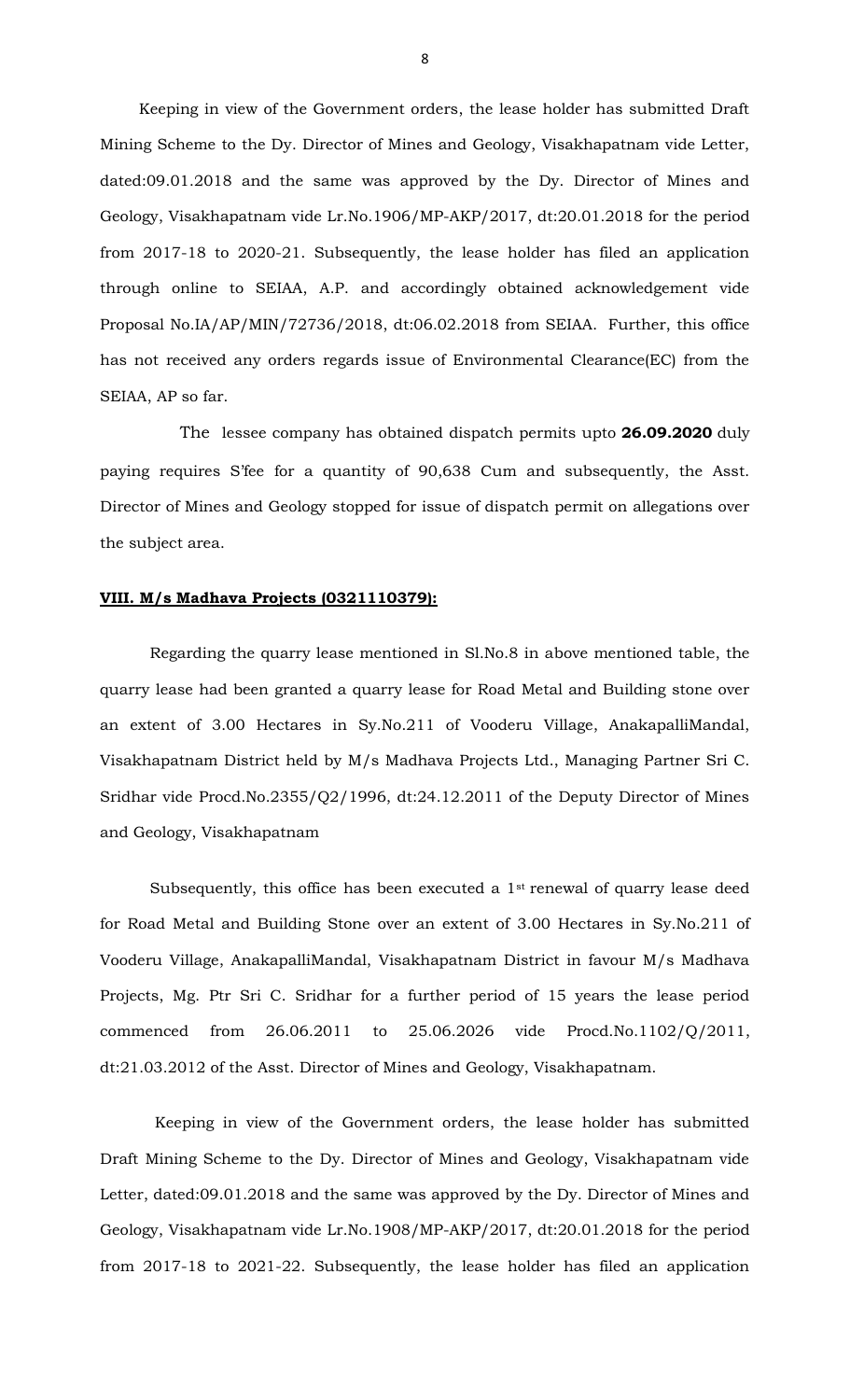through online to SEIAA, A.P. and accordingly obtained acknowledgement vide Proposal No.IA/AP/MIN/72737/2018, dt:06.02.2018 from SEIAA. Further, this office has not received any orders regards issue of Environmental Clearance(EC) from the SEIAA, AP so far.

The lessee company has obtained dispatch permits upto **25.06.2021** 04.04.2021 duly paying requires S'fee for a quantity of 5,33,699 Cum and subsequently, the Asst. Director of Mines and Geology stopped for issue of dispatch permit on allegations over the subject area.

#### **IX. M/s Madhava Projects (0321110380):**

Regarding the quarry lease mentioned in Sl.No.9 in above mentioned table, the quarry lease had been granted a quarry lease for Road Metal and Building stone over an extent of 3.00 Hectares in Sy.No.211 of Vooderu Village, AnakapalliMandal, Visakhapatnam District held by M/s Madhava Projects Ltd., Managing Partner Sri C. Sridhar vide Proc.No.1508/Q2A/1996, dt:24.12.2011 of the Deputy Director of Mines and Geology, Visakhapatnam.

Subsequently, this office has been executed a quarry lease deed for Road Metal and Building Stone over an extent of 3.00 Hectares in Sy.No.211 of Vooderu Village, AnakapalliMandal, Visakhapatnam District in favour M/s Madhava Projects, Mg. Ptr Sri C. Sridhar for a further period of 15 years the lease period commenced from 20.09.2011 to 19.09.2026 vide Proc.No.3065/Q/2011, dt:21.03.2012 of the Asst. Director of Mines and Geology, Anakapalli.

 Keeping in view of the Government orders, the lease holder has submitted draft mining scheme to the Dy. Director of Mines and Geology, Visakhapatnam vide Letter, dated:09.01.2018 and the same was approved by the Dy. Director of Mines and Geology, Visakhapatnam vide Lr.No.1904/MP-AKP/2017, dt:20.01.2018 for the period from 2017-18 to 2021-22. Subsequently, the lease holder has filed an application through online to SEIAA, A.P. and accordingly obtained acknowledgement vide Proposal No.IA/AP/MIN/72769/2018, dt:07.02.2018 from SEIAA. Further, this office has not received any orders regards issue of Environmental Clearance(EC) from the SEIAA, AP so far.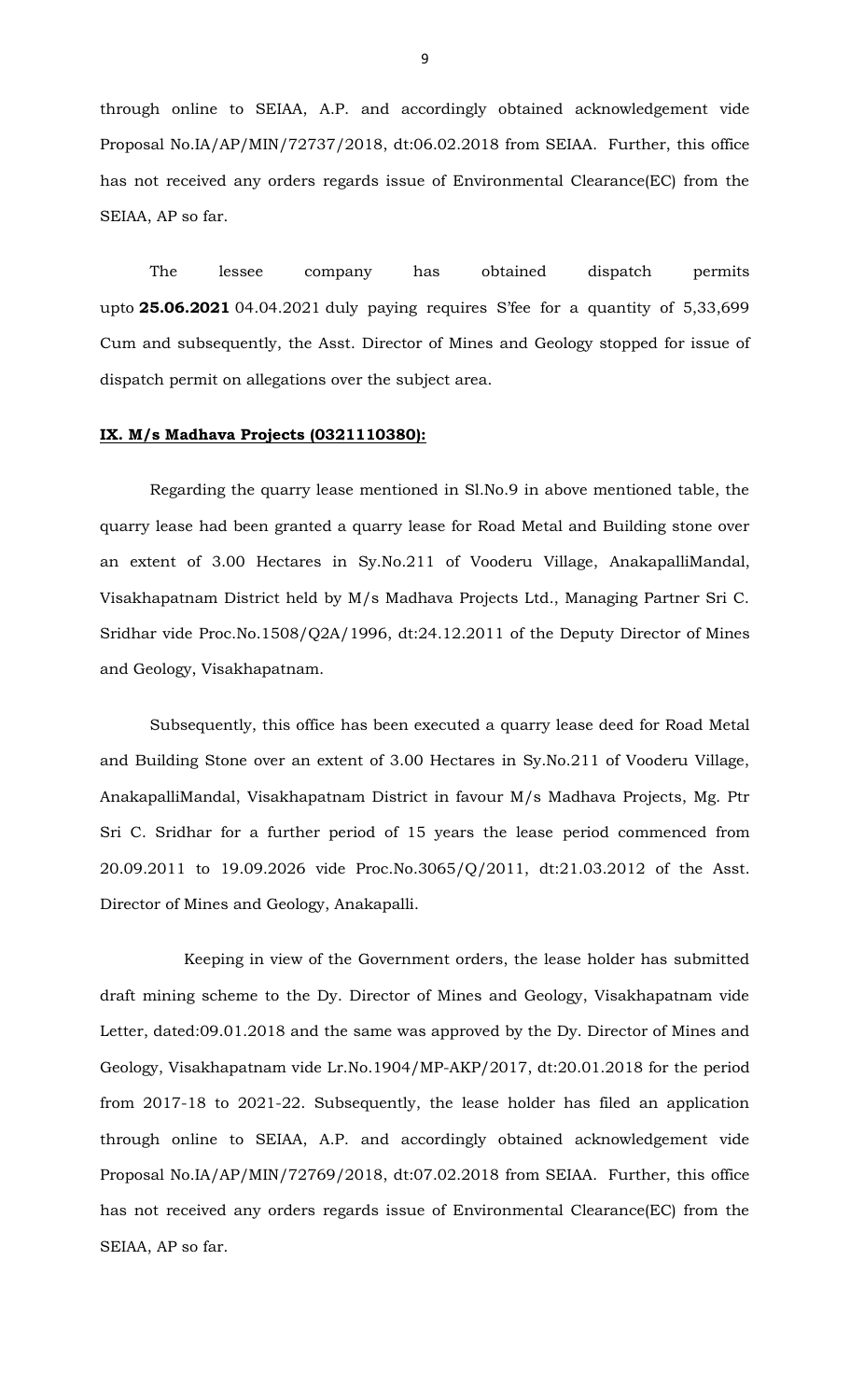The lessee company has obtained dispatch permits upto **08.10.2020** duly paying requires S'fee for a quantity of 1,97,222 Cum and subsequently, the Asst. Director of Mines and Geology stopped for issue of dispatch permit on allegations over the subject area.

#### **X. M/s Madhava Projects (0321000385):**

Regarding the quarry lease mentioned in in Sl.No.10 in above mentioned table, the quarry lease had been granted a quarry lease for Road Metal and Building stone over an extent of 4.650 Hectares in Sy.No.211 of Vooderu Village, AnakapalliMandal, Visakhapatnam District in favour of M/s Pasa Engineering Company, Managing Partner Sri C. Sridhar vide Procd.No.3701/Q/1998, dt:03.11.1999 of the Deputy Director of Mines and Geology, Visakhapatnam.

Further, M/s Pasa Engineering Company, Managing Partner: Sri C.Sridhar has applied for change of name from M/s Pasa Engineering Company, Managing Partner: Sri C.Sridhar to M/s Madhava Projects. Subsequently, the Deputy Director of Mines and Geology, Visakhapatnam has accord permission for change of name from M/s Pasa Engineering Company, Managing Partner:SriC.Sridhar to M/s Madhava Projects vide this office Procd.No.1502/Q/1996, dt.04.03.2006.

Subsequently, the Dy. Director of Mines & Geology, Visakhapatnam vide  $3003/Q2A/2015$ , dt.08.01.2016 has been granted a 1<sup>st</sup> renewal of quarry lease for Road Metal and Building Stone for an extent of 4.650 Hectares in Sy.No.211 of Vooderu Village, AnakapalliMandal, Visakhapatnam District for a further period of 15 years in favour of M/s. Madhava Projects Ltd., Managing Partner Sri C. Sridhar and the same has executed by this office vide Procd.No.6451/Q/2014, dt.22.03.2016 and the lease deed commence w.e.f.29.01.2015 to 28.01.2030.

The lessee has having valid Mining Scheme approved by the Dy. Director of Mines and Geology, Visakhapatnam vide Letter No.1911/MP-AKP/2017, dt:20.01.2018 for the period from 2017-18 to 2021-22. Subsequently, the lease holder has filed an application through online to SEIAA, A.P. and accordingly obtained acknowledgement vide Proposal No.IA/AP/MIN/72769/2018, dt:07.02.2018 from SEIAA.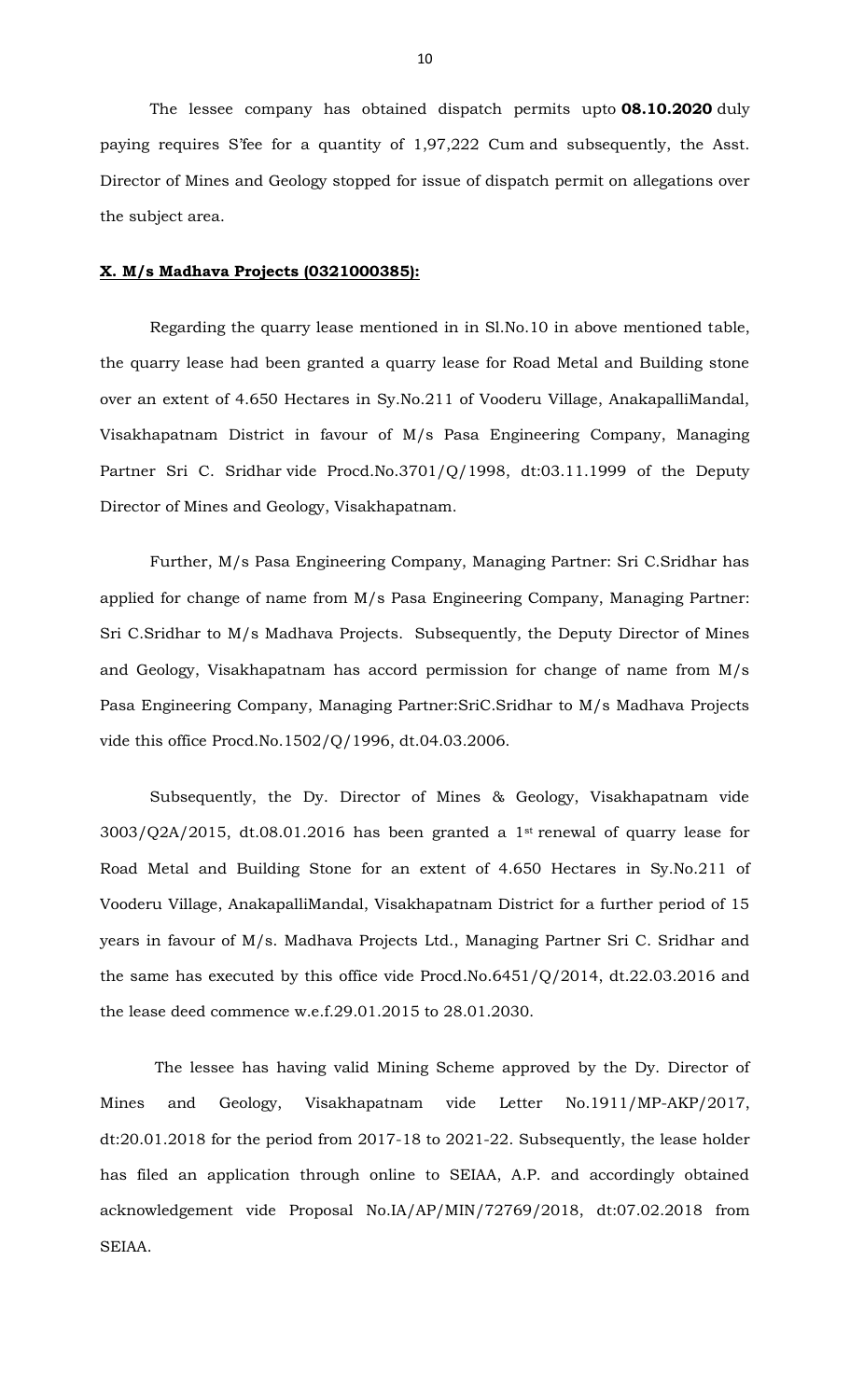The lessee company has obtained dispatch permits upto **16.06.2021** duly paying requires S'fee for a quantity of 4,25,413 Cum and subsequently, the Asst. Director of Mines and Geology stopped for issue of dispatch permit on allegations over the subject area.

Subsequently the lessee submitted Environmental Clearance (EC) vide Order No.SEIAA/AP/VSP/MIN/02/2020/1726/175.26/172.16, dt:12.01.2022 for a period of 5.26 Years or the expiry date of mine lease or land lease period issued by the Government of A.P., whichever is earlier. The lessee submitted Consent for Establishment (CFE) vide Order No.84804/APPCB/ZO-VSP/VSP/CFE/2022, dt:27.01.2022 for a period of 5.26 Years or the expiry date of mine lease or land lease period issued by the Government of A.P., whichever is earlier. The lessee company submitted Consent for Operations(CFO) vide Consent Order No.84804/APPCB/ZO-VSP/VSP/CFO/2022, DT:24.02.2022 for a period upto 31.01.2023. Further, the lessee company having blasting agreement with Dwaraka Enterprises vide a License Holder to possess and use explosives.

The copies of Grant and Work orders of the leases are enclosed are enclosed for kind perusal as **Annexure-1**.

The copies of Mining Plan Approved letters of the Dy. Director of Mines and Geology, Visakhapatnam are enclosed for kind perusal as **Annexure-2.** 

The statutory permissions of Environmental Clearances, Consent for Establishment and Consent for Operations regards to the quarry lease of 4.65 Hectares are enclosed for kind perusal as **Annexure-3.** 

The copy of Blasting Agreement, lessee Agreement are enclosed for kind perusal as **Annexure-4.**

The Government of India Ministry of Environmental and Forest has issued EIA notification S.O No. 1533, dt. 14.09.2006 wherein it was stated that the Mining leases (Major Minerals) with extent more than 5 Hectares shall be undertaken only after obtaining the prior Environmental Clearance from the competent authority.

 After EIA notification S.O No. 1533, dt. 14.09.2006 came into force, the Government of Andhra Pradesh has granted Mining leases duly insisting the grantees to submit the prior Environmental Clearance, CFE & CFO obtained from the competent authority before execution of Mining lease deed.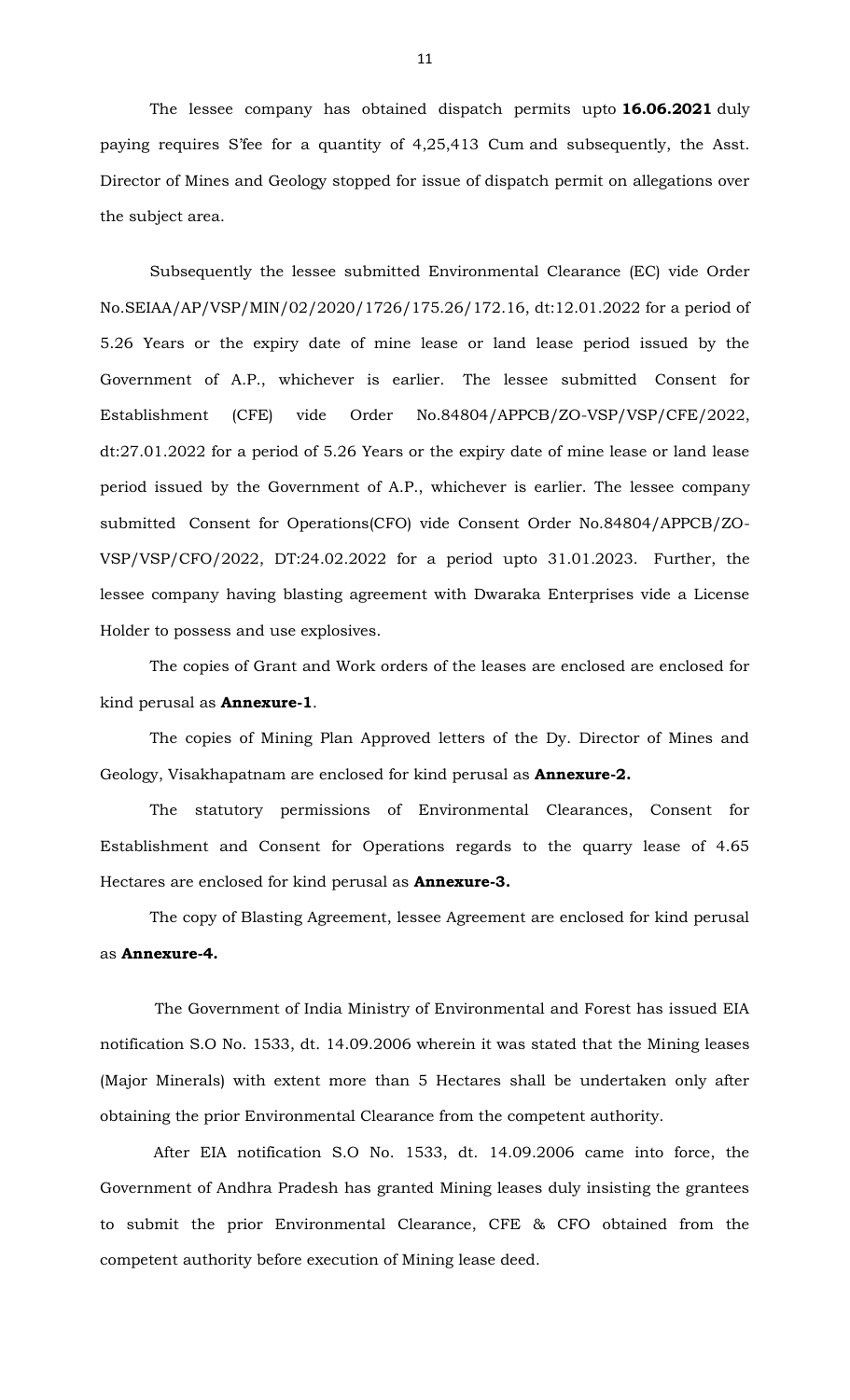As the matter stood thus, the Ministry of Mines, Government of India has issued notification vide S.O. No. 423(E), dt. 10.02.2015 and declare 31 major mineral as minor minerals.

 In view of the above, the Government of Andhra Pradesh vide G.O.Ms No. 34, Industries & Commerce (M.II) Department, dt. 14.03.2016 and G.O.Ms No. 56, Industries & Commerce (M.II) Department, dt. 30.04.2016 issued amendments to the Andhra Pradesh Minor Mineral Concession Rules, 1966 and delegated the powers to the Director of Mines and Geology for grant and regulation of Mineral concession for 31 Minerals and conduct of Quarry operations of the all minor minerals in accordance with the Approved Mining Plan. The Government incorporated the mandatory provision for submission of Approved Mining Plan / Scheme, EC, CFE & CFO prior to grant of leases for all minerals including 31 minerals in the Andhra Pradesh Minor Mineral Concession Rules, 1966.

 Keeping in view of the Government orders, the lease holders have got mining plans from the Deputy Director of Mines and Geology, Visakhapatnam.

 The MOEF &CC vide S.O.No. 804(E), dated: 14.03.2017 issued notification for procedure to be adopted for the project are activities which in violation as date of the said notification and inserted clause for the project proponents to submit the a bank guarantee equivalent to the amount of remediation plan and natural Community Resource augmentation plan with the State Pollution Control Board and the quantification will be recommended by Expert Appraisal Committee and finalized by the Regulation authority and the bank guarantee shall be deposited prior to the grant of Environmental Clearance and will be released after successful implementation of remediation plan and natural Community Resource augmentation plan, and after the recommendations by the Regional Office of the Ministry, Expert Appraisal Committee and approval of the Regulatory authority.

 Further the MOEF &CC vide S.O.No. 1030(E), dated: 08.03.2018 issued by MOEF &CC for amendment of S.O. . 804( E), dated: 14.03.2017 by dispensing with the requirement of notice referred in clause (a) sub rule 3 of Rule 5 of Environment

12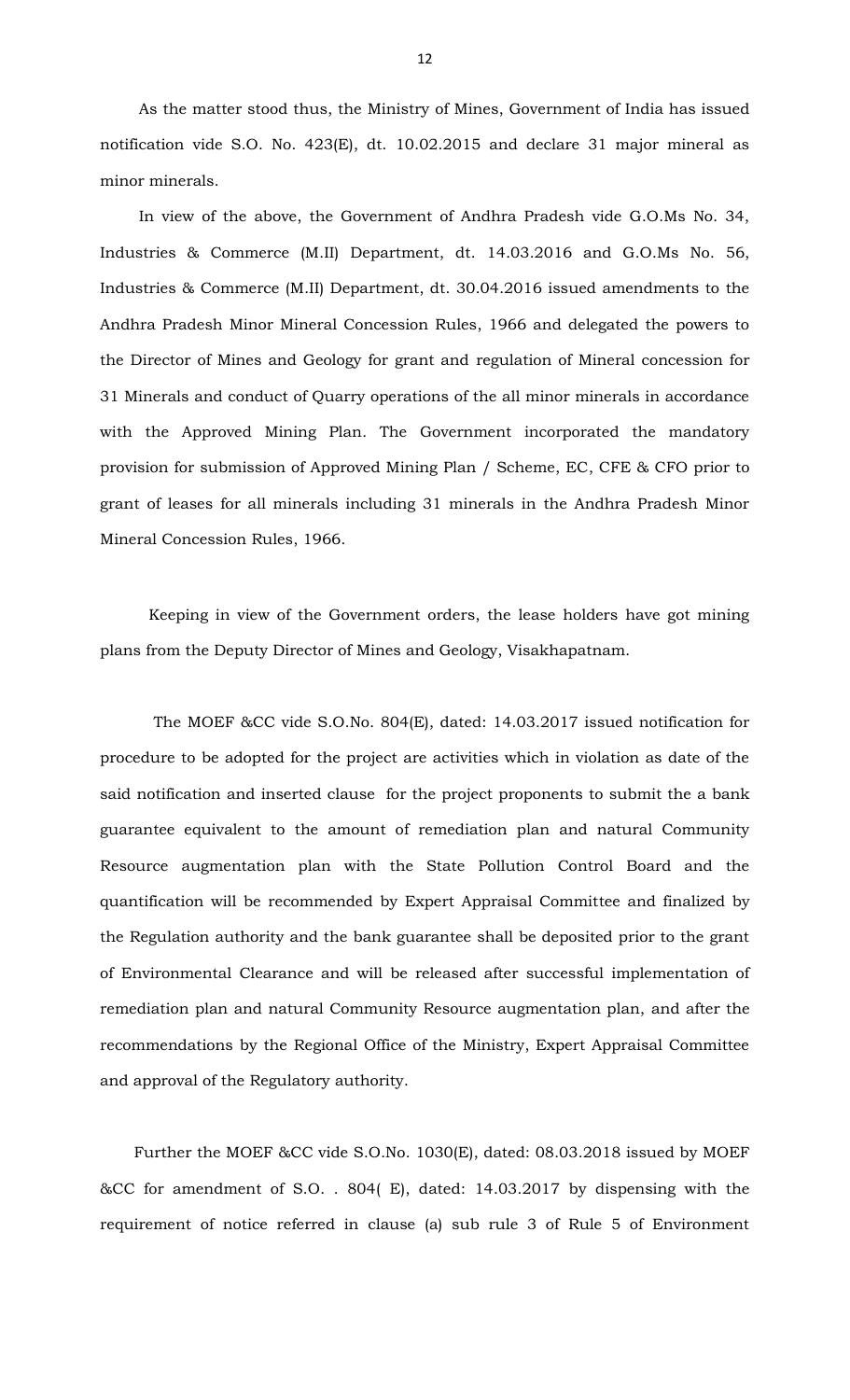(protection) Rules, 1986 (29 of 1986) regarding inviting objection and suggestions from the persons likely to be effected thereby, in public interest.

 The quarry lease holders including the alleged leases holders of M/s Madhava Projects and M/s Navayuga Engineering Co. Ltd in the District more than 150 numbers are alreadry filed Online application for Environment application to SEIAA during the year 2018.

 Further the SEIAA AP has neither rejected the said application for nonsubmission of required documents nor communicated to this office for stopping of mining operations and kept idle as on date.

 In this connection, this office has not received any communication from the MOEF & CC and Andhra Pradesh Pollution Control Board regarding the subject mining lease whether their application neither rejected or nor granted so far and further instructions any whether to stop issue any mining operations in the subject area.

From the above, it is very clear that the Ministry of Environment & Forests, Government of India and SEIAA, AP have changed the method of procedure and process of Environmental Clearance for violation cases from time to time. There is ambiguity / uncertainty in obtaining Environmental Clearance by the lease holders who have come under the violation cases in absence/lack of standard method of procedure and process of applications for issue of Environmental Clearance for the violation cases with the MoEF / SEIAA.

The Asst. Director of Mines and Geology, Ankapalli has issued dispatch pemits to the all the (10) quarry leases mentioned up to the middle of the year 2020 and stopped issuance of dispatch permits on allegations received over them.

Subsequently, the Environmental Engineer, Andhra Pradesh Pollution Control Board, Regional Office, Visakhapatnam vide Letter No.8136/PCB/RO-VSP/2021, dated:17.07.2021, has requested this office the dispatch permits are not issued for the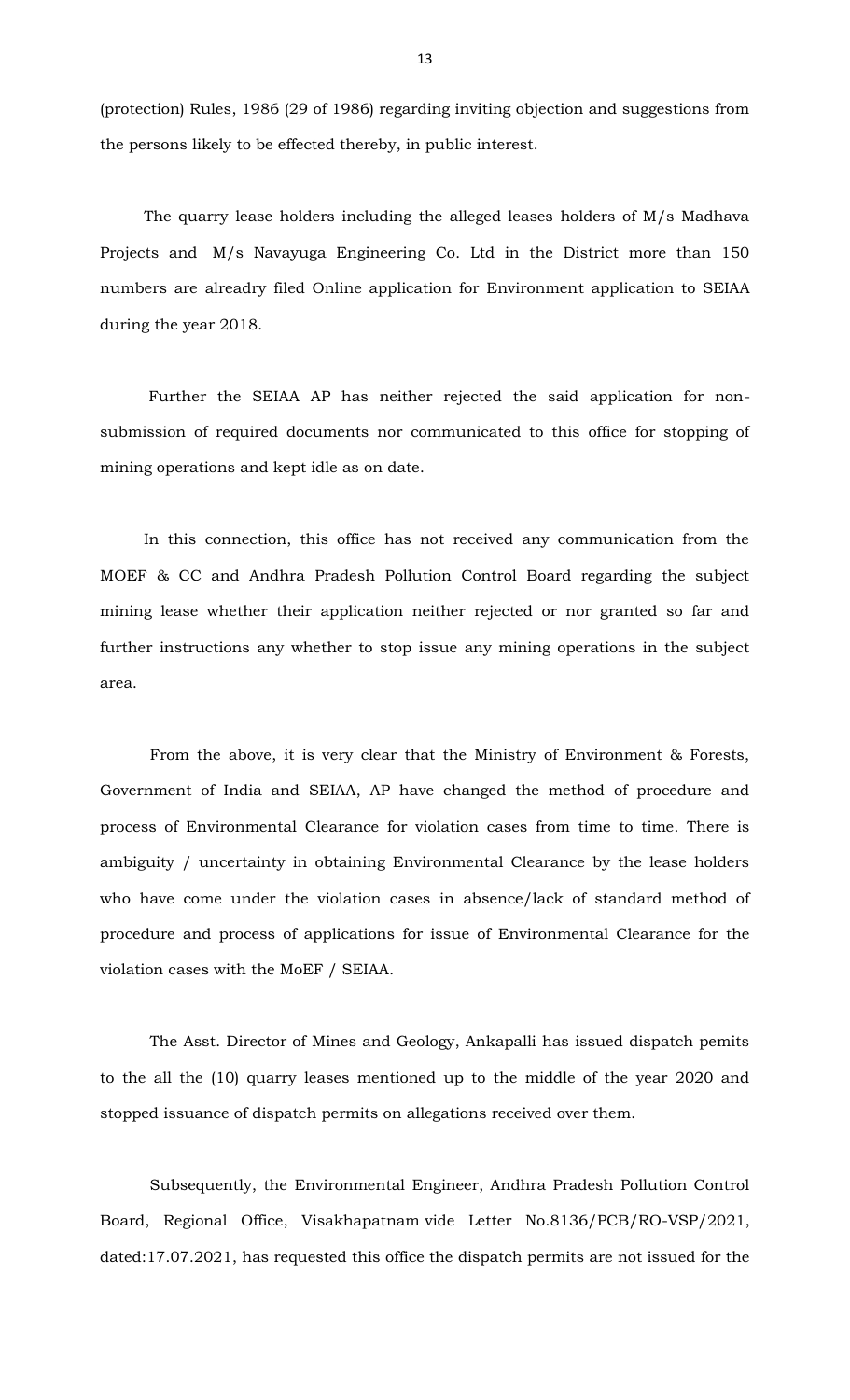quarry leases who do not possess CFE & valid CFO for the leases having extent less than 5.00 Hectares granted before 18.05.2012 and Environmental Clearance, CFE & valid CFO from the competent authorities for the leases having extent more than 5.00 Hectares and less than 5.00 Hectares after granted after 18.05.2012.

Further, Letter No.1467/PCB/RO-VSP/2021, dt:28.08.2021, the Environmental Engineer, Andhra Pradesh Pollution Control Board, Regional Office, Visakhapatnam once again requested not to issue permits / work orders to the miners which are not having Environmental Clearance from the MoEF&CC and CFE & CFO of the Board is violation.

In this connection, it is submitted that, the Asst. Director of Mines and Geology, Anakapalli has already stopped for issue of dispatch permits for the leases not having statutory EC permissions before issue of stopping notice of the Environmental Engineer, Andhra Pradesh Pollution Control Board, Regional Office, Visakhapatnam vide Lr.No.8136/PCB/RO-VSP/2021, dated:17.07.2021.

Further, the Asst. Director of Mines and Geology, Anakapali has issued notice vide Letter No.392/MDL/2021, dt:02.09.2021 requested the lease holders of M/s Madhava Projects & M/s Navayuga Engineering Company to stop the quarry and crusher units until further orders taken from the APPCB, Visakhapatnam. Further, this office vide Letter No.830/Vg/2005, dt:27.10.2021 & 10.11.2021 requested the Tahsildar, Anakapalli and the Station House Officer, Anakapalli and the Station House Officer, Rural Police Station, Anakapalli to keep constant vigil on the quarry lease and MDL units to avoid such quarry and crusher activities of M/s Madhava Projects & M/s Navayuga Engineering Company. Further, vide Letter No.1907/RTI/2005, dt:04.12.2021 requested Dy. Engineer, Electrical Department to disconnect the power supply to the crusher company of the lease holder company. **This office has not issued any dispatch permit to all the quarry leases and stopped before receipt of stopping dispatch permit letter from the APPCB, Visakhapatnam. All the copies are enclosed as Annexure-4A.**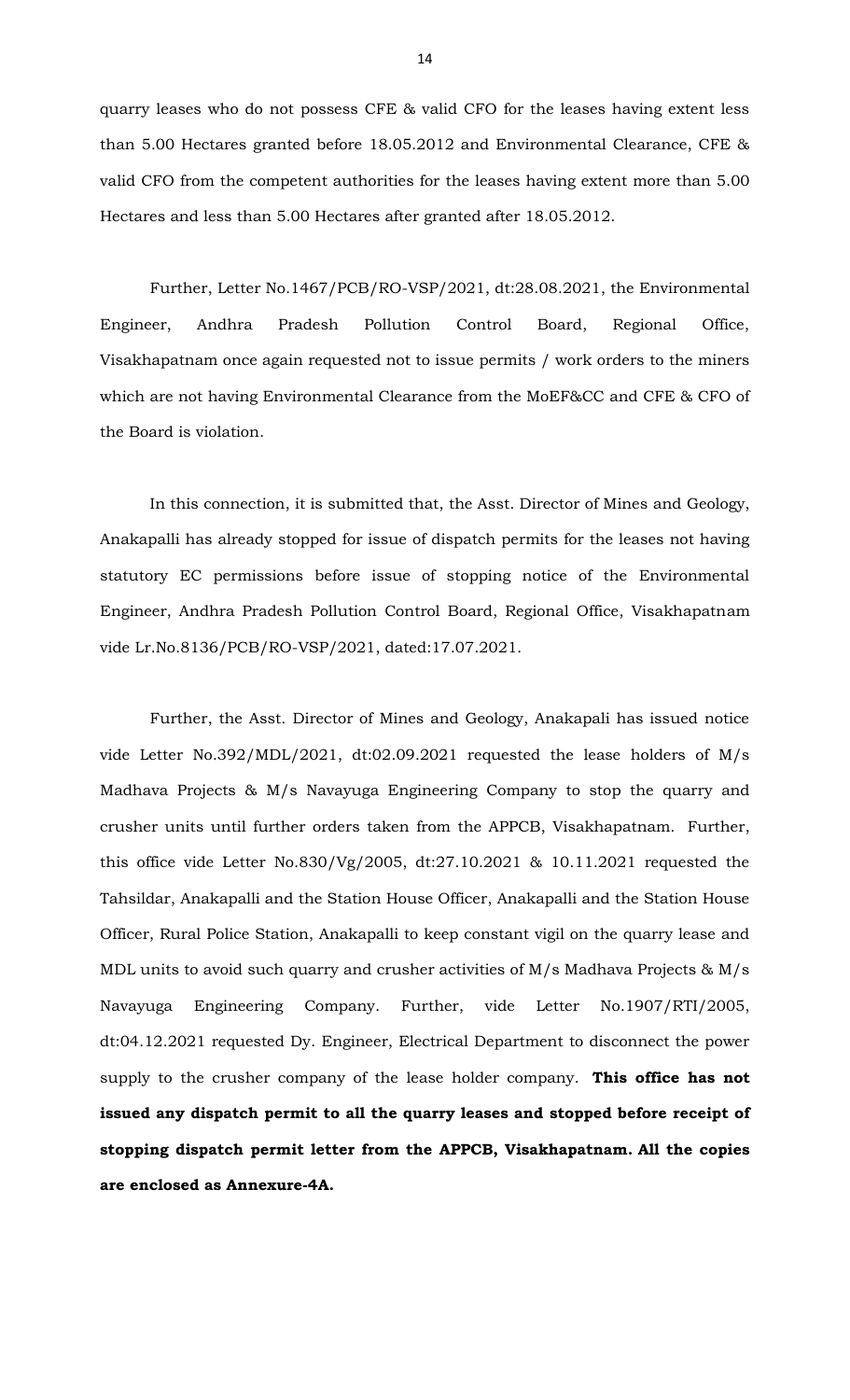Subsequently, M/s Madhava Projects have obtained Environmental Clearance(EC) from SEIAA vide order No.SEIAA/AP/VSP/MIN/02/2020/1726/175.26/172.16, dt:12.01.2022 and having validity of (05) years regards to the quarry lease held over an extent of 4.65 Hectares. Further, the lessee company has obtained CFE & CFO from the concerned authorities. In this connection, this office has started issuing of dispatch permits from 27.01.2022 to as on date as the lessee company having Environmental Clearances per a quantity of 56800 cum duly collecting requisite segionarage fee. The details of dispatch permits obtained by the lease holder are tabulated below for kind perusal.

|                |                      |                  | <b>Dispatch permits</b> | <b>Dispatch permits</b> |
|----------------|----------------------|------------------|-------------------------|-------------------------|
| S1.            | Name of the lease    | <b>Extent in</b> | obtained prior          | obtained after          |
| No.            | holder / Company     | <b>Hectares</b>  | <b>Environmental</b>    | <b>Environmental</b>    |
|                |                      |                  | <b>Clearance in Cum</b> | <b>Clearance in Cum</b> |
| 1              | M/s Navayuga         | 1.00             | 44874                   |                         |
|                | Engineering Co. Ltd  |                  |                         |                         |
| $\overline{2}$ | M/s.Madhava Projects | 5.00             | 53798                   |                         |
| 3              | M/s.Madhava Projects | 4.00             | 214614                  | $\blacksquare$          |
| $\overline{4}$ | M/s.Madhava Projects | 2.00             | 136827                  | $\overline{a}$          |
| $\overline{5}$ | M/s.Madhava Projects | 2.00             | 138314                  |                         |
| 6              | M/s.Madhava Projects | 4.50             | 162248                  |                         |
| $\overline{7}$ | M/s.Madhava Projects | 3.00             | 90638                   |                         |
| 8              | M/s.Madhava Projects | 3.00             | 533699                  |                         |
| 9              | M/s.Madhava Projects | 3.00             | 197222                  | $\qquad \qquad -$       |
| 10             | M/s.Madhava Projects | 4.65             | 425413                  | 56800                   |

As the matter stood thus, the Director of Mines and Geology, Ibrhimpatnam constituted the technical team constituted with the Royalty Inspectors O/o. Asst. Director of Mines and Geology, Regional Vigilance Squad, Ongole and Surveyors of O/o. ADM&G, Tekkali&Srikakulam headed by Asst. Director of Mines and Geology, (RVS) Ongole inspected and surveyed the quarry leased area of M/s Madhava Projects,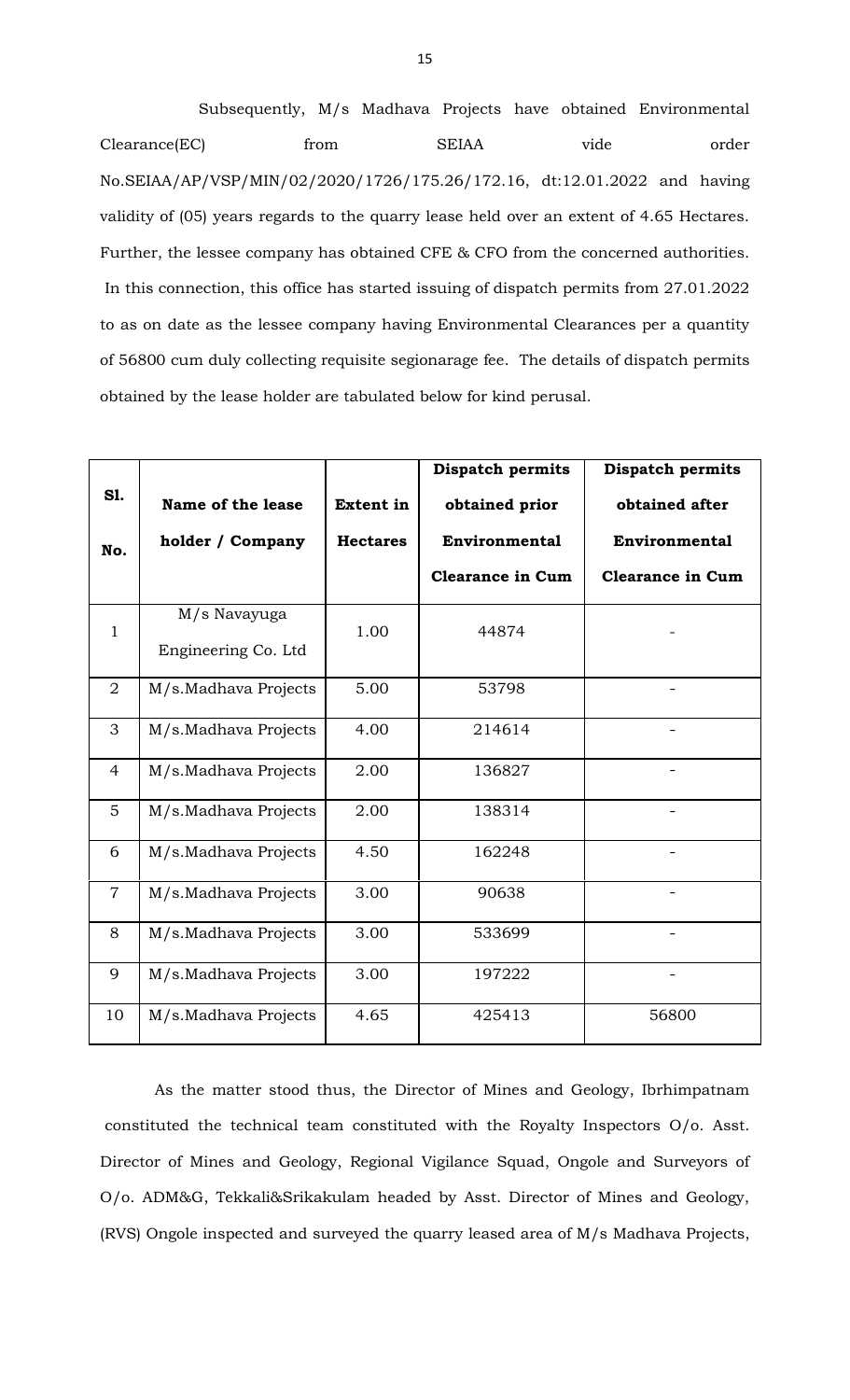Managing Partner Sri C.Sridhar and M/s Navayuga Engineering Co. Ltd during the period from 14.07.2021 to 17.07.2021 and submitted their reports.

Further they reported that the Quarry Lease holders of M/s Madhava Projects, Managing Partner Sri C.Sridhar and M/s Navayuga Engineering Co. Ltd has not conducted Quarry operations systematically i.e., they are;

- The quarrying operations are not intact with the Approved Mining Plan/Approved Mining Scheme.
- Not operating as per Mines safety aspects by formation of proper benches and fencing around the Quarry Lease and also seen the Hazardous conditions like, high wall & hanging rock fragments in the elevation of the working face of the Quarry.
- It is also observed deep hole blasting with the help of heavy machinery like compressor, high capacity proclains, dumpers etc. for excavation, removal & transportation of road metal/building stone.
- Not developing/maintaining Green Belt in and around quarry area/cluster area.
- The lessee has not maintained Production, Dispatch & Stock registers and other statutory records if any at the quarry site.

Further, the Asst. Director of Mines and Geology (RVS) Ongole while intimating the excavated quantities and informed that to verify the total permits taken by the lessee(s) since inception and if any variation noticed action may be initiated as per Rules 26, 31(xxi)(c) & 34 (1) of APMMC Rules 1966.

Accordingly, the Asst. Director of Mines and Geology, Anakapalli issued show cause notices to the lessee companies i.e., M/s Madhava Projects & M/s Navayuga Engineering Co. Ltd with a request to show cause why action should not be taken for discrepancy noticed in the quantities as on date of inspection. Further action will be under process as per the provisions of the norms of Andhra Pradesh Minor Mineral Concession Rules, 1966.

In response to the show cause notice, the lessee company has submitted replies on 07.04.2022 requested that to seek material if any basing on which the allegations is made to be sent to it for giving more elaborate answer to the allegations.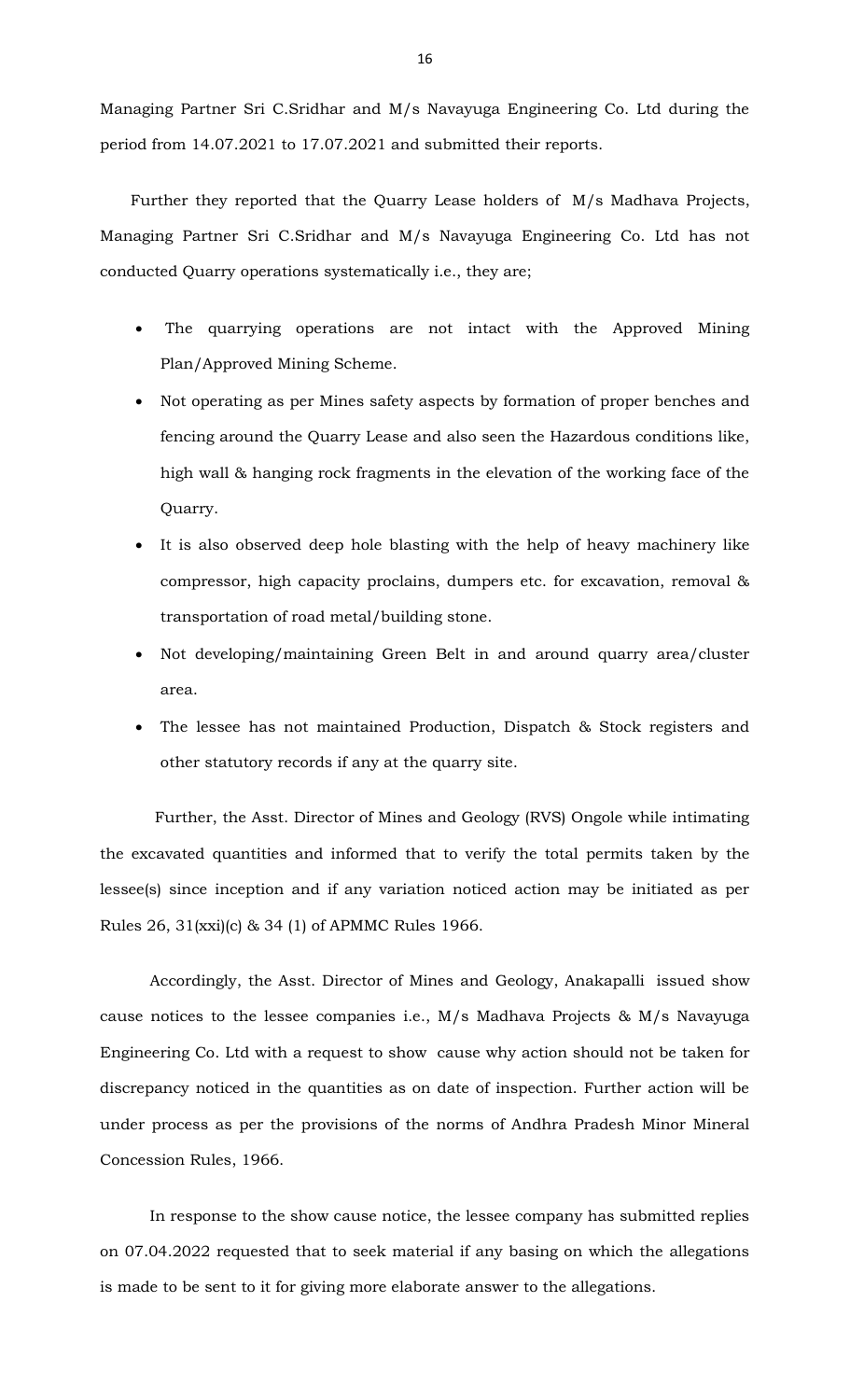In this connection, the copy of the inspection and survey report of special task team is enclosed and it is the base document for issuance of Show Cause Notice.

Further, the Asst. Director of Mines and Geology, Anakapalli has directed lessee company to submit explanation while furnishing requisite documents to the show cause notice with documentary evidences duly justifying the allegations. Failing which necessary further action will be initiated in accordance to the provisions of rules and instructions issued by the Government from time to time without giving any further notice. The same is under process for taking further necessary action.

# **Details of discrepancies noticed in various leases held M/s. Madhava Projects and M/s. Navayuga Engineering Co. Ltd.**

I. Quarry lease held by M/s Navayuga Engineering Co. Ltd for Road Metal and Building stone over an extent of 1.00 Hectare in Sy.No.211 of Vooderu Village, AnakapalliMandal, Visakhapatnam District.

| S1.<br>No. | Mineral                             | Total<br>excavated<br>quantity in<br>Cum | Dispatch<br>permit as per<br>the office<br>records in<br>Cum | Balance<br>quantity<br>in Cum | Remarks                                                                                                                        |
|------------|-------------------------------------|------------------------------------------|--------------------------------------------------------------|-------------------------------|--------------------------------------------------------------------------------------------------------------------------------|
| 1          | Road metal<br>and Building<br>stone | 24,770.830                               | 44,874                                                       | 20,103.17                     | The<br>lessee<br>mis<br>utilized<br>transit<br>forms<br>and<br>lesser<br>transported<br>quantity<br>than<br>permitted quantity |
| 2          | Gravel or<br>Morrum                 | 19975.115                                |                                                              | 19975.115                     | Gravel<br>not<br>is<br>in<br>included<br>the<br>grant order                                                                    |

II. Quarry lease held by M/s Madhava Projects, Mg. Ptr:SriC.Sridhar Road Metal and Building Stone over an extent of 5.00 Hectares in Sy.No.211 of Vooderu Village, AnakapalliMandal, Visakhapatnam District.

| S1.<br>No.     | Mineral                             | Total<br>excavated<br>quantity in<br>Cum | Dispatch<br>permit as per<br>the office<br>records in Cum | Balance<br>quantity in<br>Cum | Remarks                                                                                          |
|----------------|-------------------------------------|------------------------------------------|-----------------------------------------------------------|-------------------------------|--------------------------------------------------------------------------------------------------|
|                | Road metal<br>and Building<br>stone | 88694.426                                | 53,798                                                    | 34,896.426                    | The lessee mis<br>utilized transit forms<br>and transported<br>excess quantity then<br>permitted |
| $\overline{2}$ | Gravel or<br>Morrum                 | 29,028.013                               |                                                           | 29,028.013                    | Gravel is not<br>included in grant<br>order                                                      |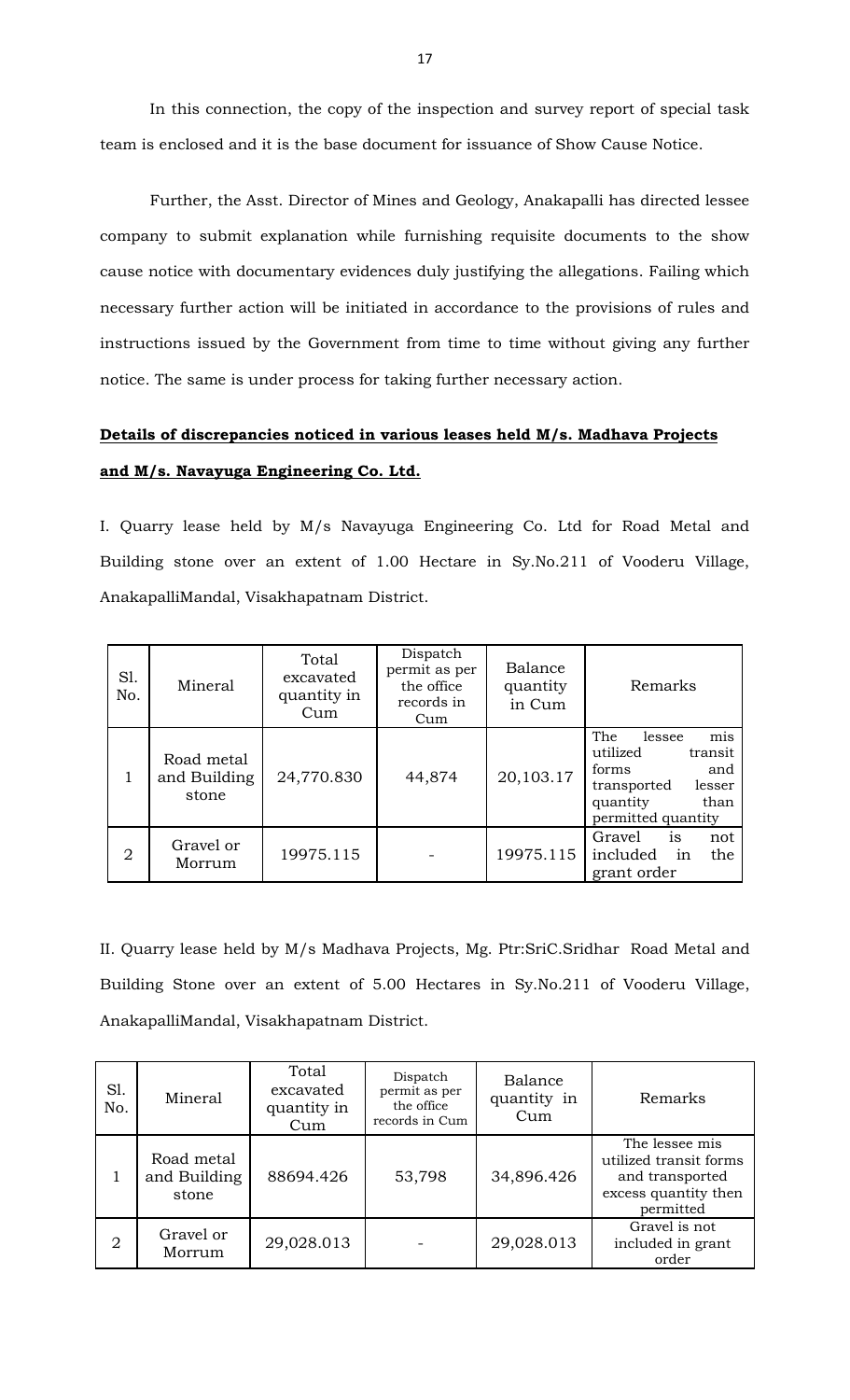III. Quarry lease held by M/s. Madhava Projects, Mg. Ptr Sri C. Sridhar Road metal and Building stone over an extent of 4.00 Hectares in Sy.No.211 of Vooderu Village, AnakapalliMandal, Visakhapatnam District.

| S1.<br>No. | Mineral                             | Total<br>excavated<br>quantity in<br>Cum | Dispatch<br>permit as per<br>the office<br>records in<br>Cum | Balance<br>quantity in<br>Cum | Remarks                                                                                                                                  |
|------------|-------------------------------------|------------------------------------------|--------------------------------------------------------------|-------------------------------|------------------------------------------------------------------------------------------------------------------------------------------|
|            | Road metal<br>and Building<br>stone | 1,32,900.915                             | 2,14,614                                                     | 81713.085                     | mis<br>The<br>lessee<br>utilized transit forms<br>and obtained excess<br>permitted<br>dispatch<br>quantity<br>than<br>excavated quantity |

IV. Quarry lease held by M/s. Madhava Projects, Mg. Ptr Sri C. Sridhar for Road Metal and Building stone over an extent of 2.00 Hectares in Sy.No.211 of Vooderu Village, AnakapalliMandal, Visakhapatnam District.

| Sl.<br>No.     | Mineral                                | Total<br>excavated<br>quantity in<br>Cum | Dispatch<br>permit as per<br>the office<br>records in<br>Cum | Balance<br>quantity in<br>Cum | Remarks                                                                              |
|----------------|----------------------------------------|------------------------------------------|--------------------------------------------------------------|-------------------------------|--------------------------------------------------------------------------------------|
|                | Within the leased area:                |                                          |                                                              |                               |                                                                                      |
| 1              | Road Metal<br>and<br>Building<br>stone | 32,327.735                               | 1,36,827                                                     | 1,04,499.265                  | The lessee<br>obtained excess<br>permitted<br>quantity than<br>excavated<br>quantity |
| $\overline{2}$ | Gravel or<br>Morrum                    | 35940.679                                |                                                              | 35940.679                     | Gravel or Morrum<br>not included in<br>the grant order                               |
|                | <b>Outside the Leased Area</b>         |                                          |                                                              |                               |                                                                                      |
| 1              | Road Metal<br>and Building<br>stone    | 4850.515                                 |                                                              | 4850.515                      |                                                                                      |
| $\overline{2}$ | Gravel or<br>Morrum                    | 2516.155                                 |                                                              | 2516.155                      |                                                                                      |

V. Quarry lease held by M/s. Madhava Projects, Mg. Ptr Sri C. Sridhar for Road Metal and Building stone over an extent of 2.00 Hectares in Sy.No.211 of Vooderu Village, AnakapalliMandal, Visakhapatnam District.

| Sl.<br>No. | Mineral           | Total excavated<br>quantity in<br>Cum | Dispatch permit<br>as per the office<br>records in Cum | Balance<br>quantity in<br>Cum | Remarks                       |
|------------|-------------------|---------------------------------------|--------------------------------------------------------|-------------------------------|-------------------------------|
|            | Road Metal<br>and | 31,602.629                            | 1,38,314                                               | 1,06,711.371                  | The lessee<br>obtained excess |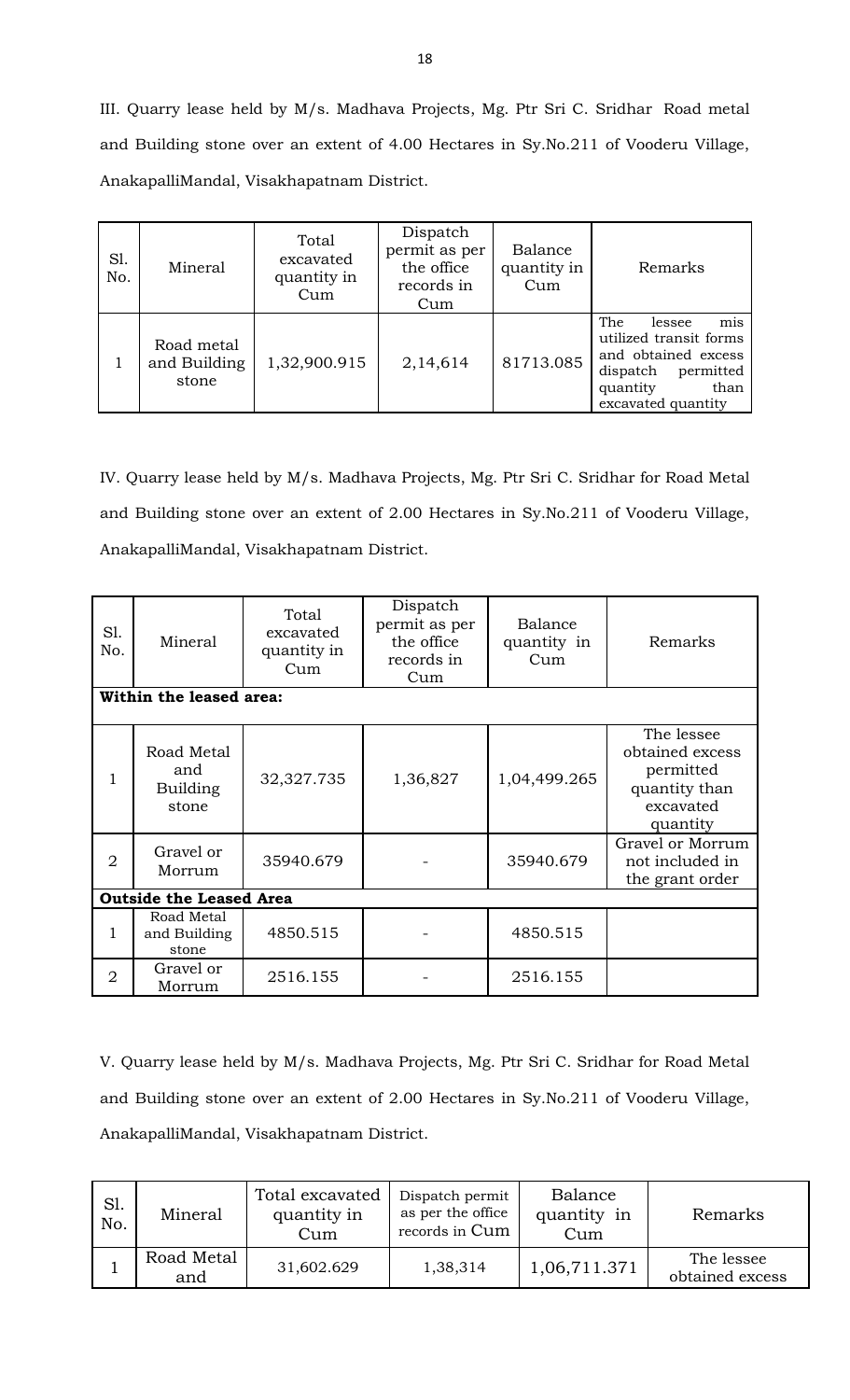|                | <b>Building</b><br>stone |            |            | permitted quantity<br>than excavated<br>quantity |
|----------------|--------------------------|------------|------------|--------------------------------------------------|
| $\overline{2}$ | Gravel /<br>Morrum       | 17,501.959 | 17,501.959 | Gravel is not<br>included in the<br>grant order. |

VI. Quarry lease held by M/s. Madhava Projects, Mg. Ptr Sri C. Sridhar for Road Metal and Building stone over an extent of 4.500 Hectares in Sy.No.211 of Vooderu Village, AnakapalliMandal, Visakhapatnam District.

| S1.<br>No. | Mineral                                       | Total excavated<br>quantity in<br>Cum | Dispatch<br>permit as per<br>the office<br>records in<br>Cum | Balance<br>quantity<br>in Cum | Remarks                                                                                                          |
|------------|-----------------------------------------------|---------------------------------------|--------------------------------------------------------------|-------------------------------|------------------------------------------------------------------------------------------------------------------|
|            | Road metal<br>and<br><b>Building</b><br>stone | 1078687.370                           | 162248                                                       | 916439.37                     | The lessee mis utilized<br>forms<br>transit<br>and<br>excavated<br>excess<br>quantity than permitted<br>quantity |

VII. Quarry lease held by M/s. Madhava Projects, Mg. Ptr Sri C. Sridhar for Road Metal and Building stone over an extent of 3.00 Hectares in Sy.No.211 of Vooderu Village, AnakapalliMandal, Visakhapatnam District.

| S1.<br>No.     | Mineral                             | Total excavated<br>quantity in<br>Cum | Dispatch permit<br>as per the office<br>records in Cum | Balance<br>quantity<br>in Cum | Remarks                                                                              |  |  |  |  |
|----------------|-------------------------------------|---------------------------------------|--------------------------------------------------------|-------------------------------|--------------------------------------------------------------------------------------|--|--|--|--|
|                | Within the leased area:             |                                       |                                                        |                               |                                                                                      |  |  |  |  |
| 1              | Road Metal<br>and Building<br>stone | 2,65,203                              | 5,33,699                                               | 2,68,496                      | The lessee obtained<br>permitted<br>excess<br>than<br>quantity<br>excavated quantity |  |  |  |  |
| $\overline{2}$ | Gravel or<br>Morrum                 | 46,068                                |                                                        | 46,068                        | Gravel<br>Morrum<br><sub>or</sub><br>not included in the<br>grant order              |  |  |  |  |
|                | <b>Outside the Leased Area</b>      |                                       |                                                        |                               |                                                                                      |  |  |  |  |
|                | Road Metal<br>and Building<br>stone | 97,339                                |                                                        | 97,339                        |                                                                                      |  |  |  |  |
| $\overline{2}$ | Gravel or<br>Morrum                 | 8,441                                 |                                                        | 8,441                         |                                                                                      |  |  |  |  |

VIII. Quarry lease held by M/s. Madhava Projects, Mg. Ptr Sri C. Sridhar for Road Metal and Building stone over an extent of 3.00 Hectares in Sy.No.211 of Vooderu Village, AnakapalliMandal, Visakhapatnam District.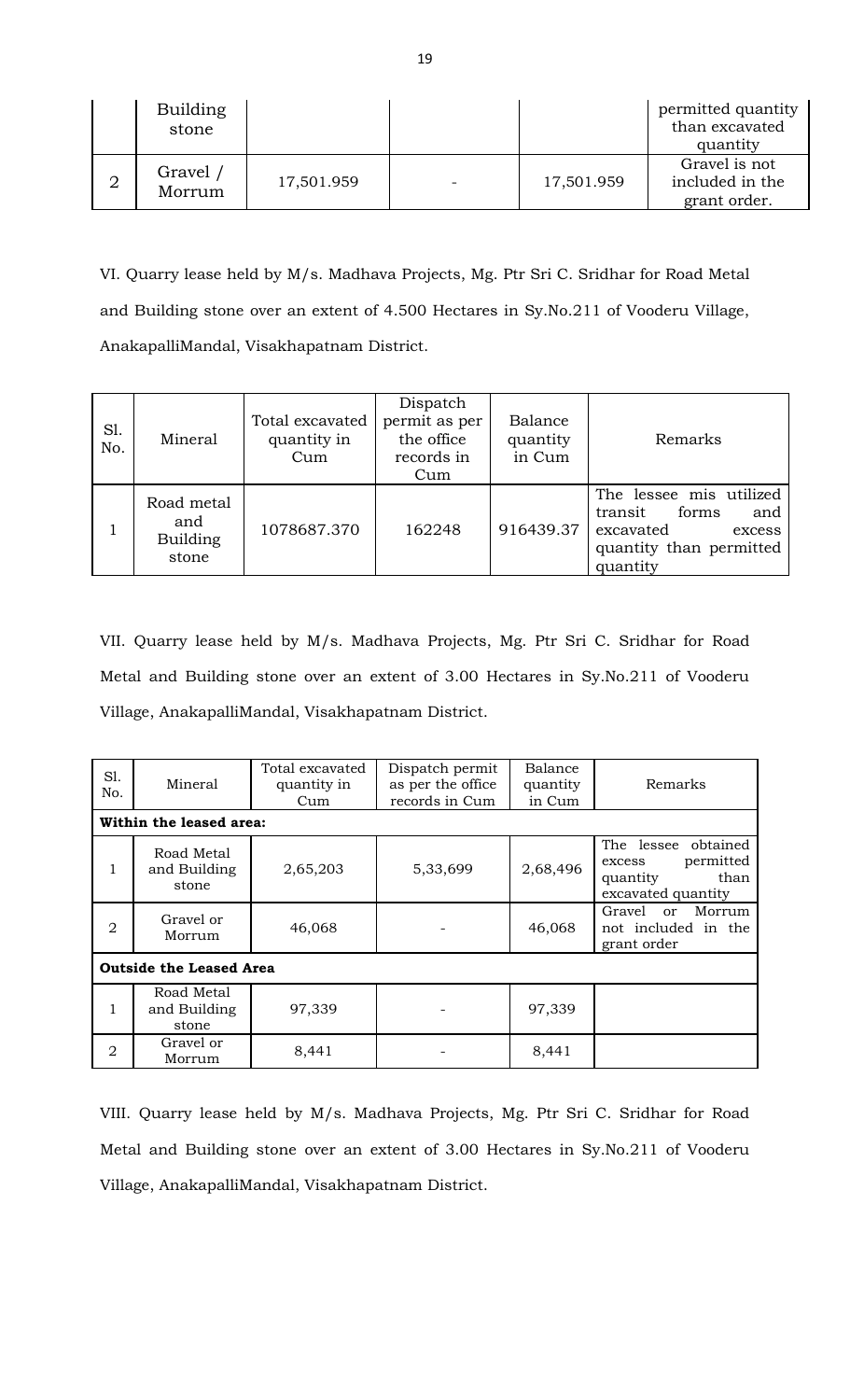| S1.<br>No. | Mineral                                | Total<br>excavated<br>quantity in<br>Cum | Dispatch<br>permit as<br>per the<br>office<br>records in<br>Cum | Balance<br>quantity in<br>Cum | Remarks                                                                                                                         |
|------------|----------------------------------------|------------------------------------------|-----------------------------------------------------------------|-------------------------------|---------------------------------------------------------------------------------------------------------------------------------|
|            | Road metal<br>and<br>Building<br>stone | 2,49,041.858                             | 90,638                                                          | 1,58,403.858                  | mis<br>The<br>lessee<br>utilized<br>transit<br>forms<br>and<br>obtained<br>excess<br>than<br>excavated<br>permitted<br>quantity |

IX. Quarry lease held by M/s. Madhava Projects, Mg.Ptr: Sri C.Sridhar for Road Metal and Building stone over an extent of 4.650 Hectares in Sy.No.211 of Vooderu Village, AnakapalliMandal, Visakhapatnam District.

| Sl.<br>No.     | Mineral                             | Total excavated<br>quantity in Cum | Dispatch permit<br>as per the office<br>records in Cum | Balance<br>quantity in<br>Cum | Remarks                                                                              |
|----------------|-------------------------------------|------------------------------------|--------------------------------------------------------|-------------------------------|--------------------------------------------------------------------------------------|
|                | Road Metal<br>and Building<br>stone | 39536.634                          | 425413                                                 | 385876.36                     | The lessee obtained<br>permitted<br>excess<br>than<br>quantity<br>excavated quantity |
| $\overline{2}$ | Gravel or<br>Morrum                 | 12879.342                          |                                                        | 12879.342                     |                                                                                      |

The copies of the Regional Vigilance Squad (RVS) Inspection and Survey reports are **enclosed are Annexure-5.**

The copies of the show cause notices issued to the lessee companies **is enclosed for kind perusal as Annexure-6.** The details of evasion of quantities for which to be demand to be raised as per provisions of rules **is enclosed for kind perusal as Annexure-7.** The copies lessee company for requesting documents is enclosed **as Annexure-8.**

The copies of reply of the Asst. Director of Mines and Geology, Anakapalli to the lessee company to submit explanation while furnishing requisite documents **is enclosed as Annexure-9.**

Further it is submitted that, keeping in view of the matter becomes sub-judice and proposed joint inspection by the committee constituted by Hon'ble National Green Tribunal, issuance of demand notices kept pending. As per